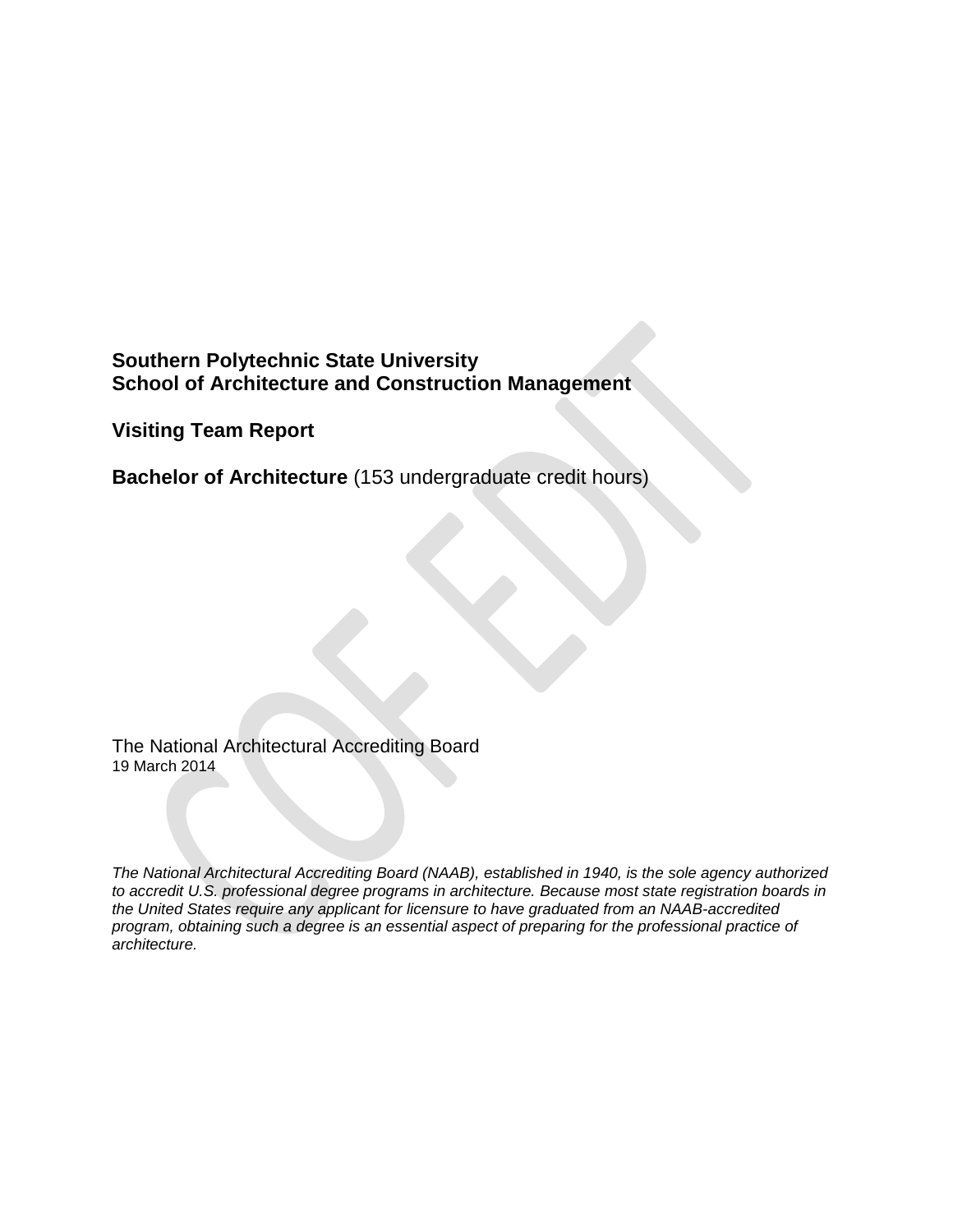# **Table of Contents**

## **Section Page**

- I. Summary of Team Findings
	- 1. Team Comments
	- 2. Conditions Not Met
	- 3. Causes of Concern
	- 4. Progress Since the Previous Site Visit
- II. Compliance with the 2009 Conditions for Accreditation
	- 1. Institutional Support and Commitment to Continuous Improvement
	- 2. Educational Outcomes and Curriculum

## III. Appendices:

- 1. Program Information
- 2. Conditions Met with Distinction
- 3. Visiting Team
- IV. Report Signatures
- V. Confidential Recommendation and Signatures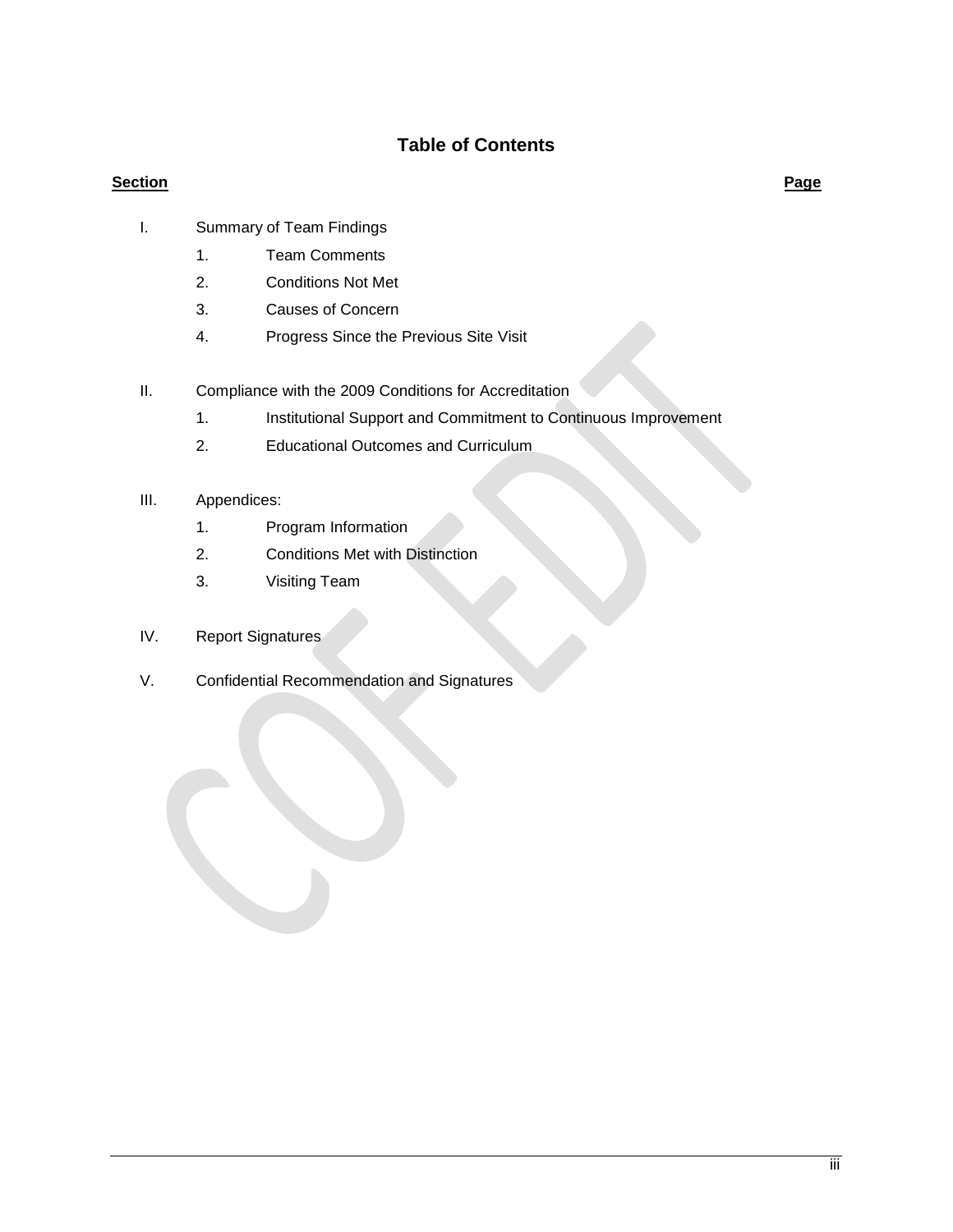### **I. Summary of Team Findings**

## **1. Team Comments & Visit Summary**

The architecture program at SPSU occupies a leadership role as one of only two accredited public schools of architecture in Georgia, and the only five-year professional degree program in the state. This is a place that values an education balanced in theory and practice. With clear intent, the program provides a quality architecture education at a cost and in a time frame that respects the lives and resources of every student. Programs such as this are why SPSU enjoys the well-earned reputation of one of the best educational values in the country.

Although it was not an official part of the team's charge, the topic of "the merger" with Kennesaw State University was a part of almost every conversation during our visit to SPSU. It appears to this team that the School of Architecture and Construction Management is well positioned to be a significant, identifiable part of the new organization. With a reduction in enrollment during the past several years, the program has an incentive and space to increase enrollment and broaden its reach as a unique differentiator in the new "U." There is recognition that the program will continue to expand opportunities to attract and retain quality students and faculty.

The graduates from the earliest classes at SPSU are now firm leaders and growing into positions of leadership in firms, companies, and communities. During our time at SPSU, we found the dedication to student success to be motivating, positive, and unified. The investment and attention to student success and retention appears to be raising the stature and overall awareness of the program within the university and the profession. We found that the quality and diversity of the faculty also is designed to enhance the reputation of the school.

As the team observed the outcomes of the five-year Bachelor of Architecture program, we also found an energy within the program that suggests it is relevant and important to the university, the city of Marietta, and the state of Georgia. There is an entrepreneurial spirit among students and faculty that is gathering momentum as it broadens its view and reach through its interest in global issues and exploration of foreign cultures through travel abroad.

The team room was neatly organized to reflect the work of every course that contributes to the overall five-year architecture program at SPSU as we searched for evidence of compliance with the Conditions and Procedures required for accreditation. Only one project was presented in a digital format. Many of the policies and procedures related to the organization and operations were found online, and the APR did a good job of describing the history of the program and strategic planning in detail.

We also found our interaction with key stakeholders in the program—administrators at all levels of the university, faculty, alumni, and, of course, the students—to be important to our process, providing the team with the following insights:

#### **University Administration:**

The architecture program and the School of Architecture and Construction Management has support at the highest level of the university administration. President Rossbacher proudly highlights the school's unique service to students and to the state. She understands the importance and value of a vibrant architecture program as a true differentiator and jewel of the new "U."

#### **College and School Administration:**

The administration at the college and school, led by Dean Cole and Chair Rizzuto, is committed to the success of the students and has worked hard during tough economic years to minimize the negative impact to students. They are caring stewards of the program—willing to put themselves out there as torch-bearers and spear-catchers.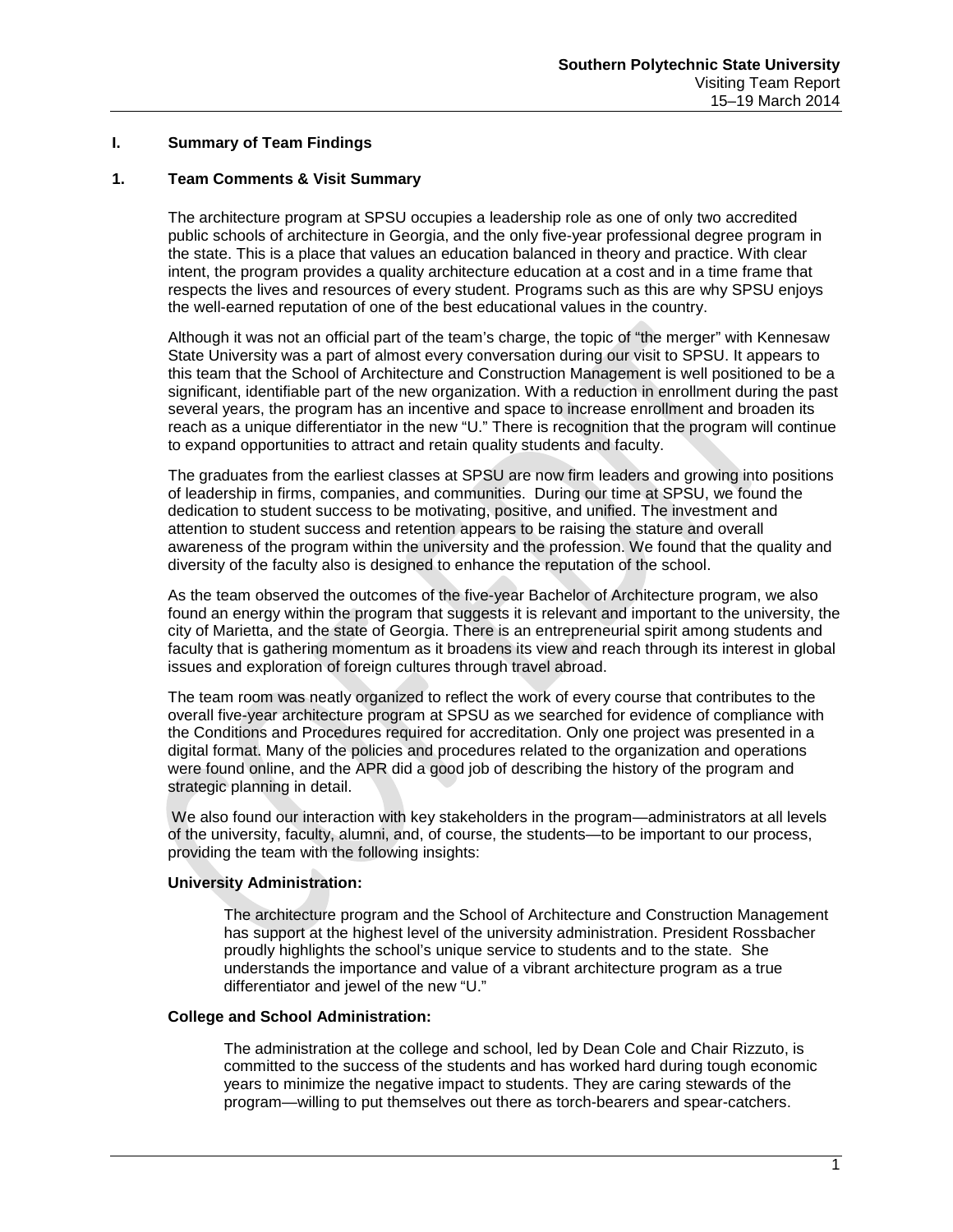### **Faculty and Staff:**

The faculty and staff are a diverse, dedicated, committed group that is supportive of each other and of the students they serve. While wearing multiple hats, faculty members are motivated to teach, share, and advise as they focus their energy on student success and a solid education in architecture, balanced in theory and practice.

### **Alumni:**

There appears to be growing pride and support for the program by the alumni, which is manifested by their presence as mentors for students, as employers of graduates, and as funders of scholarships and grants. The relationship between the school and its alumni continues to grow stronger, particularly as graduates assume positions of leadership in their workplace. Alumni express appreciation for the education they received at SPSU, and they are proud of the students produced by SPSU.

### **Students:**

The students form a tight community that supports one another, mentors one another and is very proud of their university and program. They are unified, confident, enthusiastic, and passionate. The high level of retention is testimony to the close relationship among students and between students, faculty, and staff. They exhibit leadership skills and appear to be prepared to successfully enter the profession.

There were, however, two SPCs that, in our judgment, were not met. We found that the evidence for Technical Documentation and for Comprehensive Design did not consistently rise to the full required level of "ability" and therefore were noted as conditions "not met." The team requested supplemental material, and to the credit of the program, the additional work provided came closer to the intent of the SPC than that in the team room. In the end, however, the team chose to remain with the original assessment.

The team also identified several challenges going forward:

- a. Raising funds for the program in the face of shrinking state funding support.
- b. Making sure that there are funds to maintain equipment once it is purchased.
- c. Providing updated software and training for students for their course work and to help make them more marketable.
- d. Providing expanded hours of operation in the shop and print room.
- e. Providing expanded opportunities for study abroad.
- f. Increasing the connections and networking with alumni.
- g. Continuing to make improvements in advising services for students.
- h. Providing expanded opportunities for students to collaborate in interdisciplinary teams with fellow students from other programs.

Overall, the team believes that the program is poised for renewed growth, leveraging the positive impacts of the merger with Kennesaw State University, and increasing the potential power of expanded interdisciplinary collaboration and opportunities for study abroad.

## **2. Conditions Not Met**

- A.4 Technical Documentation<br>B.6 Comprehensive Design
- Comprehensive Design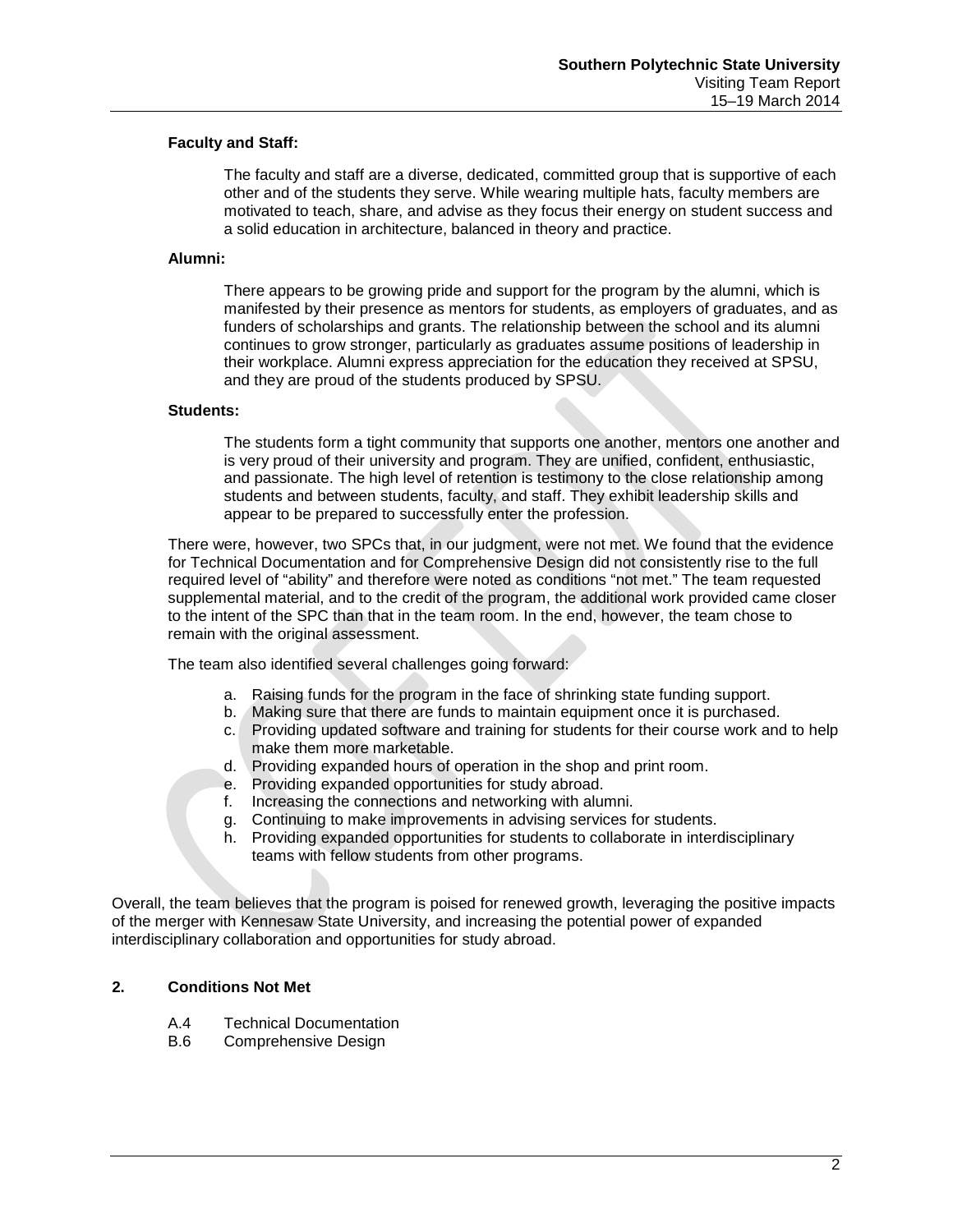## **3. Causes of Concern**

#### **A. Upper division student advising**

Advising services, particularly in the first two years of the program, have improved with the addition of professional advising staff focused on those years. The team is concerned, however, that the assignment of advising duties to faculty members during the final three years of the program will reduce the service and momentum that is critical for success. With the impending merger with Kennesaw State University, and the potential for increased faculty workloads, the ability for faculty to perform advising services may be compromised.

### B. **Alumni connection and records**

As a relatively young program, the first graduates of the program are just now beginning to reach positions of leadership and influence in the profession. The lack of updated alumni records kept by the department and the university may hamper fundraising, marketing opportunities, internships, scholarship support and stronger ties between the program and the profession going forward.

### C. **Faculty/staff communication and coordination in the use of facilities**

Facility improvements have been made since the last team visit, particularly in the area of the shops. There is concern, however, about the coordination of operating hours of the shops and other shared facilities used by large numbers of students at peak project times at the end of each semester. This is exacerbated by limited staff.

### D. **Growth and resulting faculty workload**

A concern is observed that the merger and anticipated enrollment growth will increase the faculty's already heavy workload, making their jobs more difficult and outside work impossible.

## **4. Progress Since the Previous Site Visit (2008)**

**2004 Condition 6, Human Resources:** *The accredited degree program must demonstrate that it provides adequate human resources for a professional degree program in architecture, including a sufficient faculty complement, an administrative head with enough time for effective administration, and adequate administrative, technical, and faculty support staff. Student*  enrollment in and scheduling of design studios must ensure adequate time for an effective tutorial *exchange between the teacher and the student. The total teaching load should allow faculty members adequate time to pursue research, scholarship, and practice to enhance their professional development.*

**Previous Team Report (2008):** Although there has been a very positive improvement in the ratio of faculty to students (from 1:25 prior to 1:16 now) in studio courses, there has not been a concomitant increase in administrative support staff and information technology support staff.

**2014 Visiting Team Assessment:** Even though student enrollment has fallen from the relatively high enrollments of 2008 and 2009, there has been an effort to maintain resources for the program. This is manifested in several new staff resources provided to the program:

a. The program employs a full-time shop manager to manage the day-to-day operations in the program's three buildings. He has restructured the operation and has overseen a substantial increase in person work hours and staff since January 2012.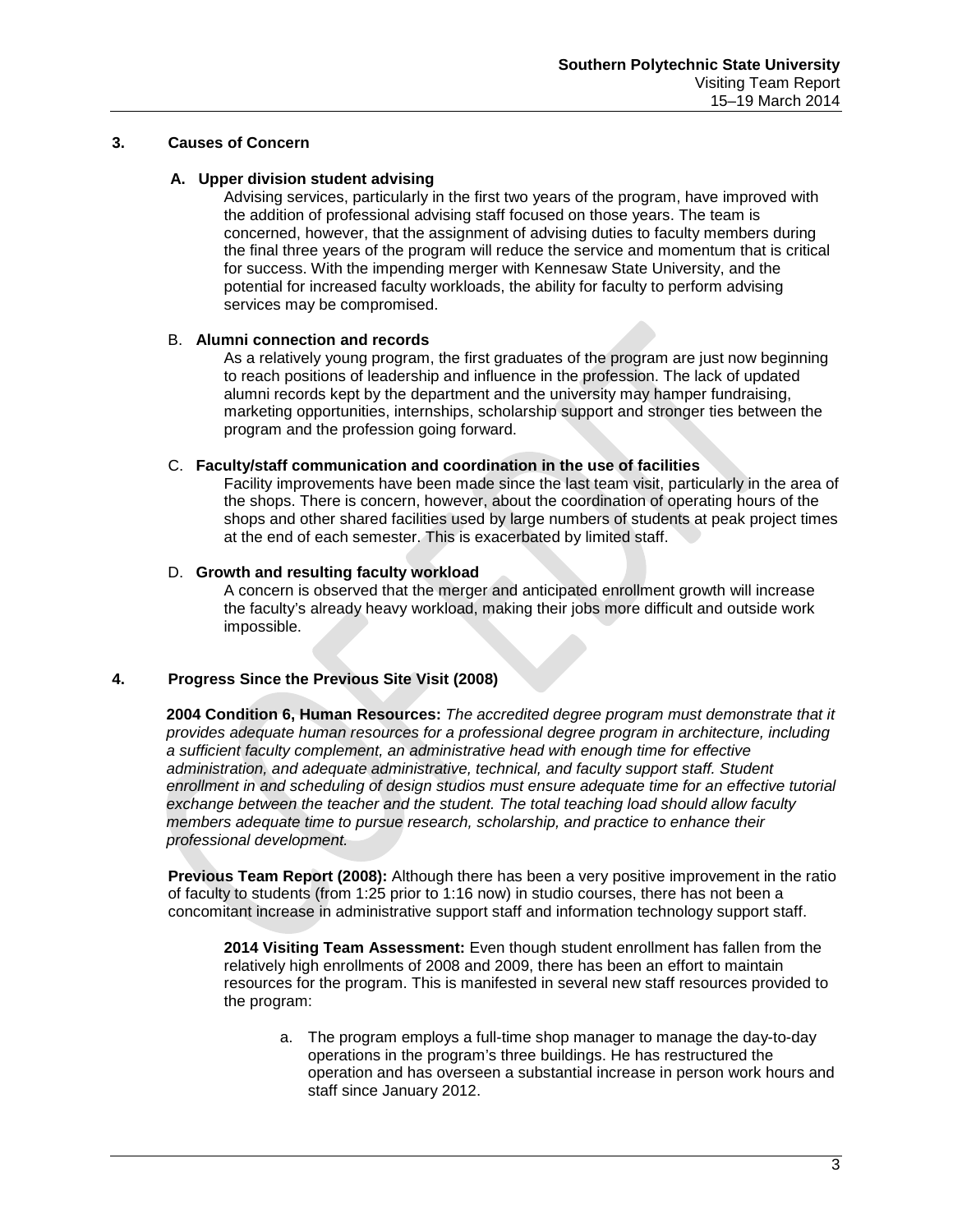- b. The program has developed an integrated approach to IT with the newly reorganized University IT Service, in which the program receives priority requests with regard to support.
- c. The program has two compensated coordinators, one for the first two years of the program and one for the upper-level portion.
- d. The program has a professional advisor to coordinate overall efforts of faculty advising, with particular concentration on the first two years of the program.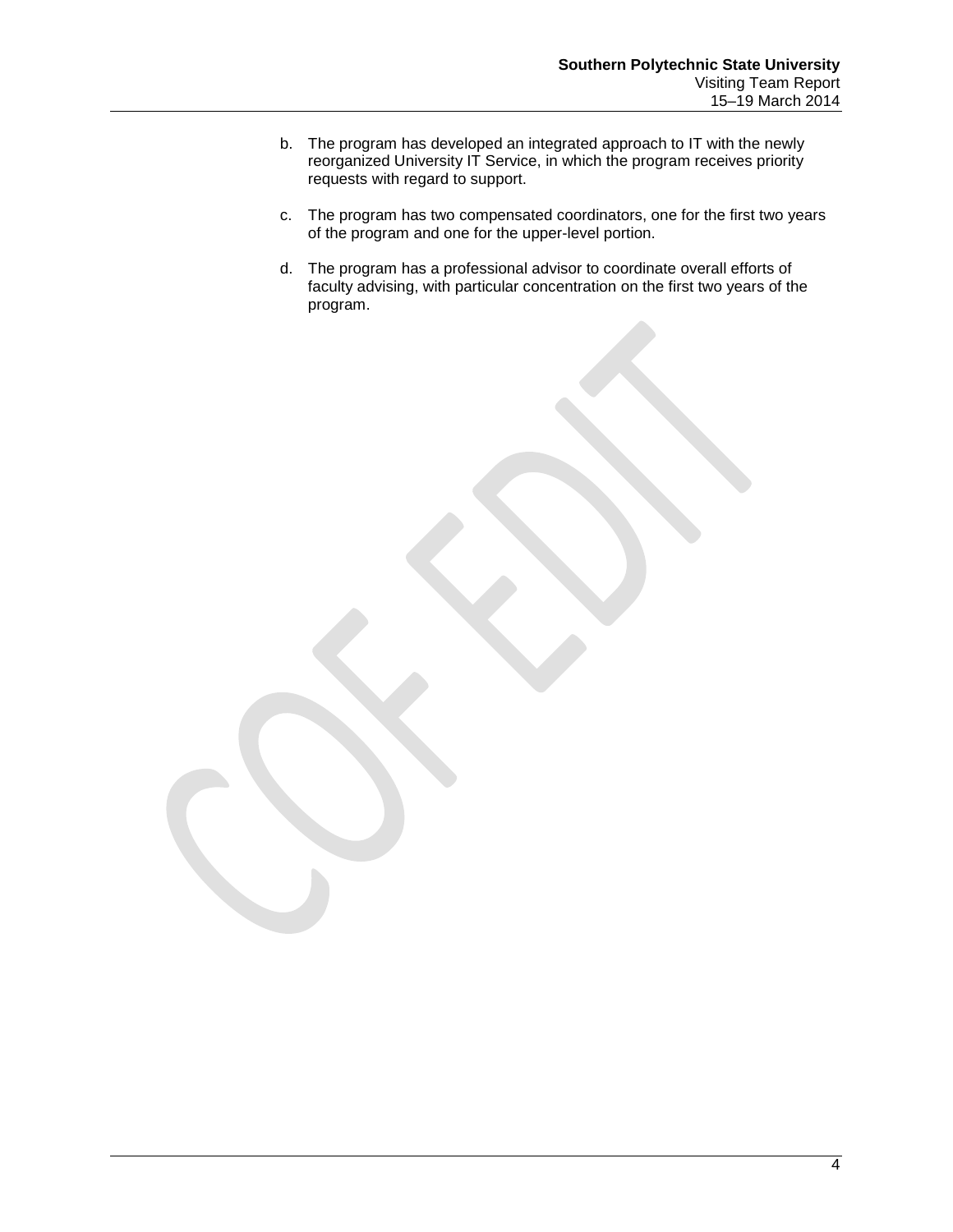## **II. Compliance with the Conditions for Accreditation**

## **Part One (I): INSTITUTIONAL SUPPORT AND COMMITMENT TO CONTINUOUS IMPROVEMENT**

### **Part One (I): Section 1. Identity and Self-Assessment**

### **[X] The program has fulfilled this requirement for narrative and evidence**

**2014 Team Assessment:** The history of the university and the School of Architecture and Construction Management is well documented in the APR. The architecture program at SPSU has its origins in a technically based teaching institution and is part of the University of Georgia system, achieving initial NAAB accreditation in 1995. It is one of three accredited programs in Georgia and the only five-year program in the state. The current organizational structure of the School of Architecture and Construction Management was established in 2011. It is an integral part of the larger university culture, and it contributes uniquely to the status of the university, building on its clearly stated vision, mission, values, commitment to professionalism and relationship with the architecture profession, a balance of theory and practice, and diversity in its student body, faculty, and learning environment. With the impending merger with Kennesaw State University, the architecture program is predicted to achieve college status within the expanded university context, and it will remain an identifiable entity contained entirely at the Marietta campus location (the larger KSU campus is about 10 miles away).

#### *I.1.2 Learning Culture and Social Equity:*

• *Learning Culture: The program must demonstrate that it provides a positive and respectful learning environment that encourages the fundamental values of optimism, respect, sharing,*  engagement, and innovation between and among the members of its faculty, student body, *administration, and staff in all learning environments both traditional and non-traditional.* 

*Further, the program must demonstrate that it encourages students and faculty to appreciate these values as guiding principles of professional conduct throughout their careers, and it addresses health-related issues, such as time management.*

*Finally, the program must document, through narrative and artifacts, its efforts to ensure that all members of the learning community: faculty, staff, and students are aware of these objectives and are advised as to the expectations for ensuring they are met in all elements of the learning culture.*

• *Social Equity: The accredited degree program must provide faculty, students, and staff irrespective of race, ethnicity, creed, national origin, gender, age, physical ability, or sexual orientation—with a culturally rich educational environment in which each person is equitably able*  to learn, teach, and work. This includes provisions for students with mobility or learning *disabilities. The program must have a clear policy on diversity that is communicated to current and prospective faculty, students, and staff and that is reflected in the distribution of the program's human, physical, and financial resources. Finally, the program must demonstrate that it*  has a plan in place to maintain or increase the diversity of its faculty, staff, and students when *compared with diversity of the institution during the term of the next two accreditation cycles.*

#### **[X] The program has demonstrated that it provides a positive and respectful learning environment.**

#### **[X] The program has demonstrated that it provides a culturally rich environment in which each person is equitably able to learn, teach, and work.**

**2014 Team Assessment:** The program has demonstrated in the APR that it provides a positive and respectful learning environment and a culturally rich environment and through the knowledge and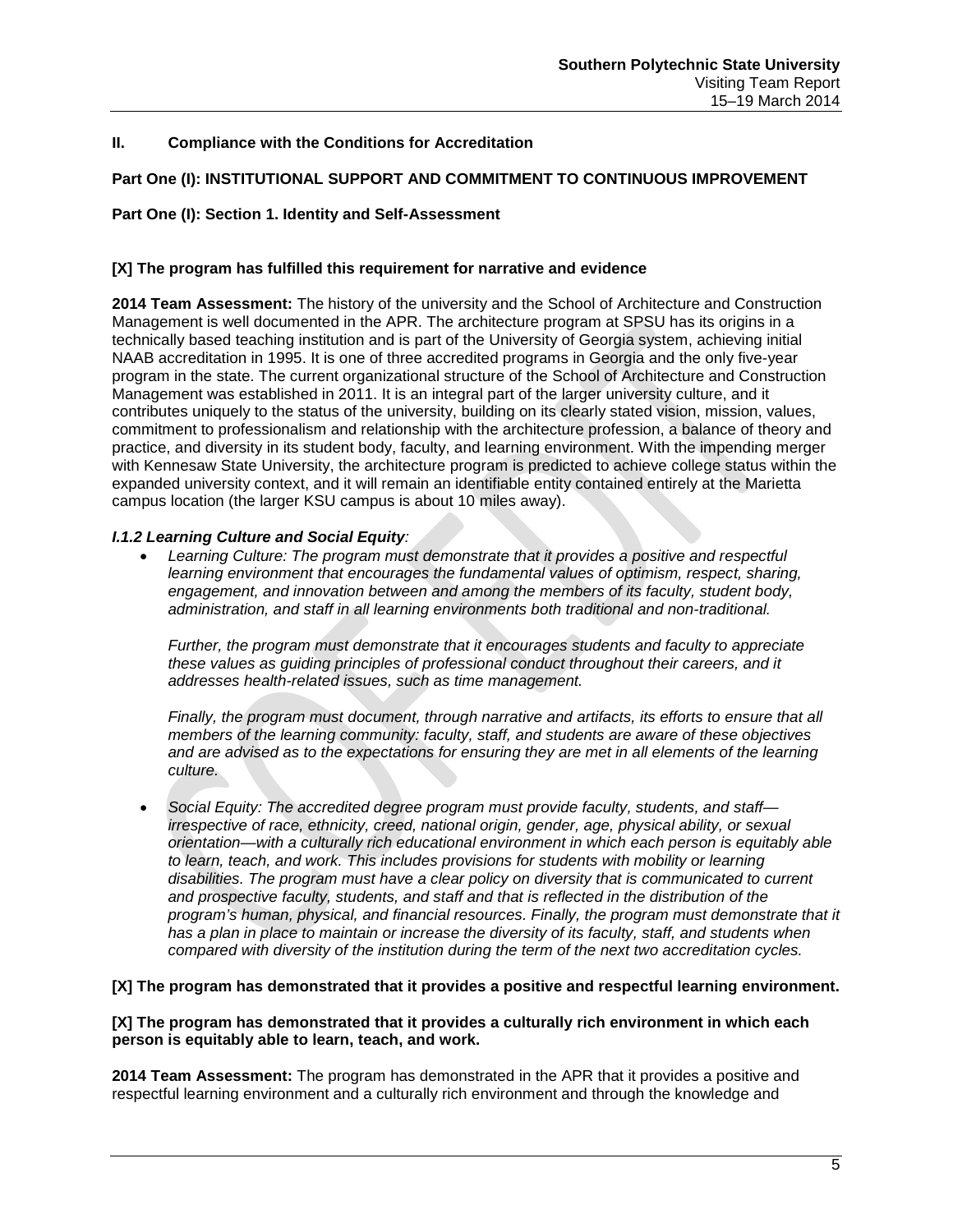acceptance of the studio culture document by the student body evidenced in the student body meeting. The team observed faculty committed to student success and learning built upon SPSU's commitment to a balanced program in theory and practice. The learning environment is enhanced by recent improvements to one of the architecture buildings and expansion of shop areas. It is also enhanced by expanding opportunities for study abroad and in the U.S., as well as interdisciplinary study within the university.

The commitment to social equity is further observed in policy statements, as well as in the composition of the faculty, staff, and student body. The university maintains policies for Equal Opportunity, Affirmative Action, and Americans with Disabilities, and specific policies included in the "Policies and Practices in Support of Social Equity" are presented in the APR.

The faculty comprises persons from ten different nations, and the school follows the university's policies and procedures for achieving equity and diversity in faculty appointments and promotions. The university has an equity officer, who briefs search committees at the beginning of faculty searches.

*I.1.3 Response to the Five Perspectives: Programs must demonstrate through narrative and artifacts, how they respond to the following perspectives on architecture education. Each program is expected to address these perspectives consistently within the context of its history, mission, and culture and to further identify as part of its long-range planning activities how these perspectives will continue to be addressed in the future.*

**A. Architectural Education and the Academic Community**. That the faculty, staff, and students in the accredited degree program make unique contributions to the institution in the areas of scholarship, community engagement, service, and teaching.<sup>[1](#page-7-0)</sup> In addition, the program must describe its commitment to the holistic, practical and liberal arts-based education of architects and to providing opportunities for all members of the learning community to engage in the development of new knowledge.

## **[X] The program is responsive to this perspective.**

**2014 Team Assessment:** The faculty, staff, and students of the program are responsive to this perspective. Although SPSU is a teaching university, the faculty maintains a high level of engagement in scholarship and creative work. The work of the faculty is evident not only in the faculty show but also in the team room through the work of the students. The faculty collaborates with other programs on interdisciplinary projects in areas as diverse as biology and computer game design. The school's engagement to the academic community goes beyond the university and into the lower levels of education. The Future City project and Science Olympiad are two examples of outreach to high and middle school students in the region that faculty and students support.

**B. Architectural Education and Students**. That students enrolled in the accredited degree program are prepared: to live and work in a global world where diversity, distinctiveness, selfworth, and dignity are nurtured and respected; to emerge as leaders in the academic setting and the profession; to understand the breadth of professional opportunities; to make thoughtful, deliberate, informed choices and; to develop the habit of lifelong learning.

## **[X] The program is responsive to this perspective.**

 $\overline{\phantom{a}}$ 

<span id="page-7-0"></span><sup>1</sup> See Boyer, Ernest L. *Scholarship Reconsidered: Priorities of the Professoriate*. Carnegie Foundation for the Advancement of Teaching. 1990.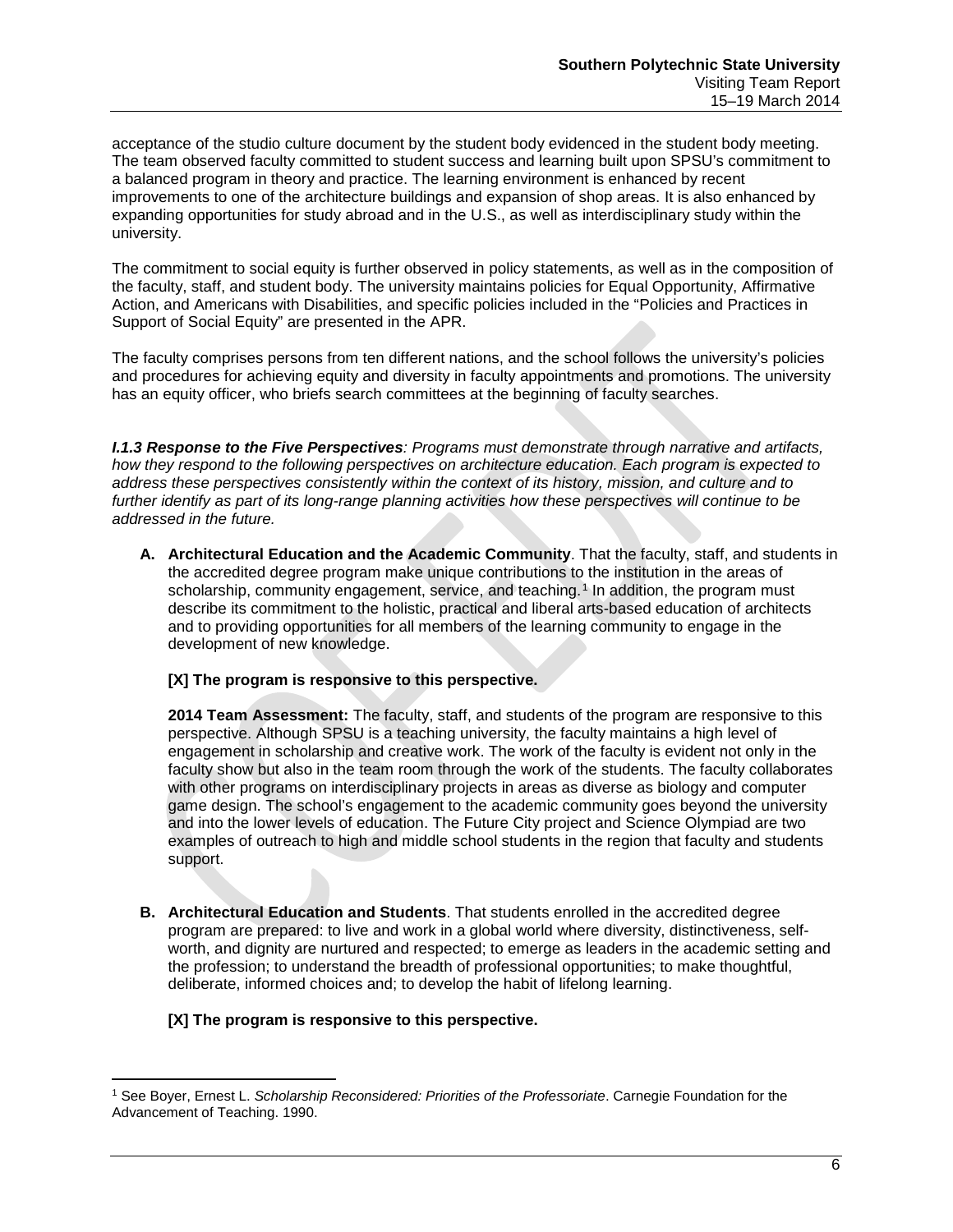**2014 Team Assessment:** The program is responsive to this perspective and is evidenced in interactions with faculty and administration. The observed evidence confirms and runs parallel with the written response in the APR. The team found evidence of strong student organizations within the school and student participation in university leadership opportunities. Increasingly, students are being afforded opportunities to study abroad and obtain more global perspective in architecture design and practice.

**C. Architectural Education and the Regulatory Environment**. That students enrolled in the accredited degree program are provided with: a sound preparation for the transition to internship and licensure within the context of international, national, and state regulatory environments; an understanding of the role of the registration board for the jurisdiction in which it is located, and; prior to the earliest point of eligibility, the information needed to enroll in the Intern Development Program (IDP).

## **[X] The program is responsive to this perspective.**

**2014 Team Assessment:** Evidence of this "met" condition was provided through Arch 5313 Professional Practice both through lectures and online resource materials. All students are exposed to IDP, ARE, and professional registration process at the start of each semester. The IDP coordinator position is led by an associate professor, registered architect, and current member of the AIA Georgia Board of Directors.

**D. Architectural Education and the Profession**. That students enrolled in the accredited degree program are prepared: to practice in a global economy; to recognize the impact of design on the environment; to understand the diverse and collaborative roles assumed by architects in practice; to understand the diverse and collaborative roles and responsibilities of related disciplines; to respect client expectations; to advocate for design-based solutions that respond to the multiple needs of a diversity of clients and diverse populations, as well as the needs of communities and; to contribute to the growth and development of the profession.

## **[X] The program is responsive to this perspective.**

**2014 Team Assessment:** The SPSU Bachelor of Architecture program has demonstrated, through its graduates and current students that it is preparing students to take their place in a global society. The program's earliest graduates are becoming firm leaders and are taking positions of leadership with firms, companies, and communities across the region. Within the current program, students are undertaking creative and collaborative projects, engaging in leadership positions at the university, and are contributing to strong student organizations, such as AIAS. Through course work, opportunities to study in other countries and around the U.S., students are increasingly aware of the different cultures, economic conditions, and social circumstances that will prepare them for effective and meaningful practice.

**E. Architectural Education and the Public Good**. That students enrolled in the accredited degree program are prepared: to be active, engaged citizens; to be responsive to the needs of a changing world; to acquire the knowledge needed to address pressing environmental, social, and economic challenges through design, conservation and responsible professional practice; to understand the ethical implications of their decisions; to reconcile differences between the architect's obligation to his/her client and the public; and to nurture a climate of civic engagement, including a commitment to professional and public service and leadership.

#### **[X] The program is responsive to this perspective.**

**2014 Team Assessment:** The program actively prepares students throughout the curriculum to engage social issues through the built environment. The final year of the curriculum focuses the students to be engaged in the public good through the introduction of thesis topics in the ARCH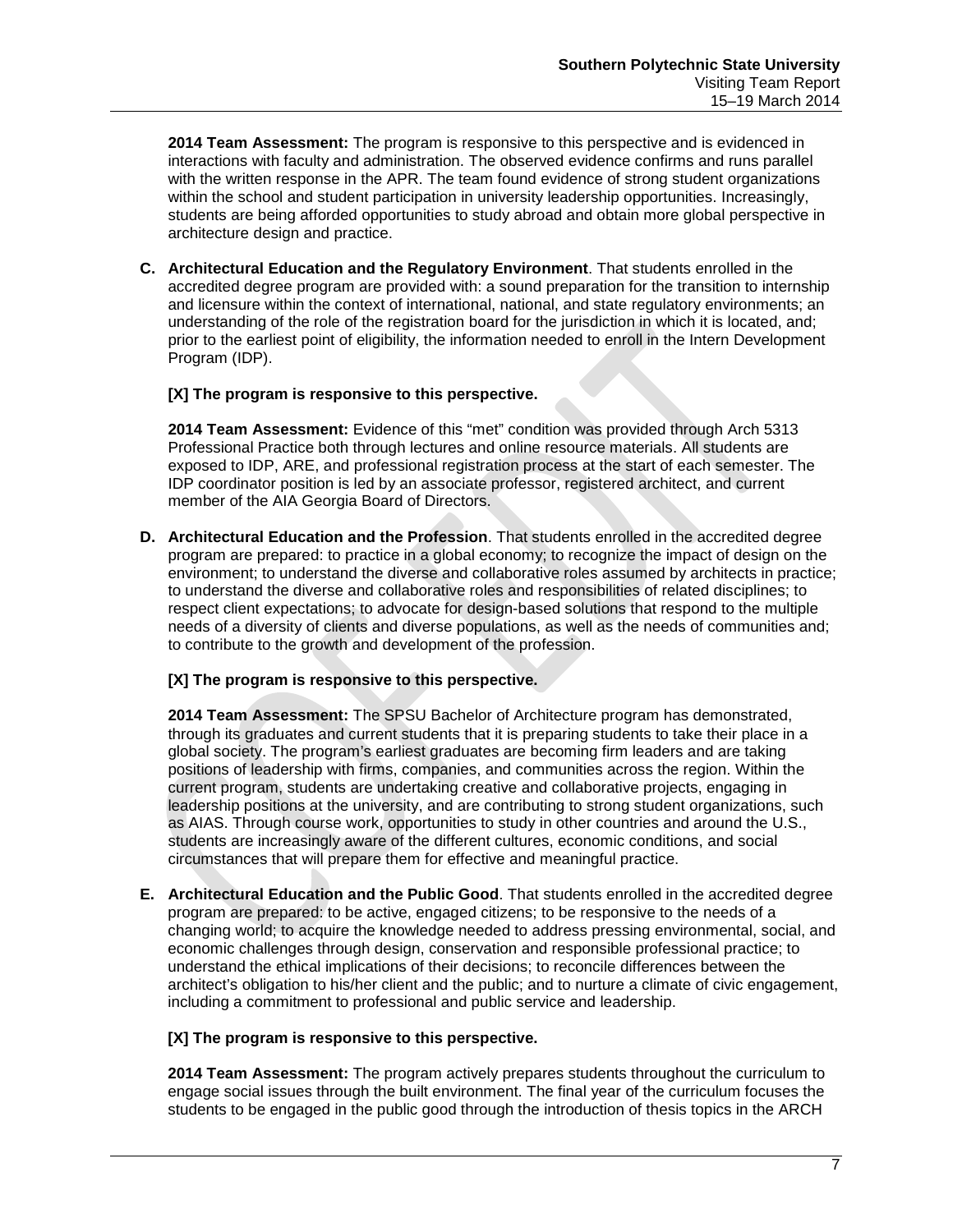5593 – Thesis Prep course, with the development and application of those topics in ARCH 5999- R and ARCH 5999-T.

*I.1.4 Long-Range Planning: An accredited degree program must demonstrate that it has identified multiyear objectives for continuous improvement within the context of its mission and culture, the mission and culture of the institution, and, where appropriate, the five perspectives. In addition, the program must demonstrate that data is collected routinely and from multiple sources to inform its future planning and strategic decision making.*

## **[X] The program's processes meet the standards as set by the NAAB.**

**2014 Team Assessment:** The APR and online resources provide evidence of long-range planning through its "2012 SPSU Architecture Program Strategic Plan." The programs SWOT analysis was provided along with the "Self-Assessment Report." Initiatives taken in response to the SWOT analysis were also presented covering 11 different areas.

The 2012 Strategic Plan states these goals:

- 1. Raise the academic student profile for the architecture program
- 2. Increase the public's and the profession's awareness of the architecture program.
- 3. Increase the support for faculty success and development, including scholarship and academic achievement, in the architecture program.
- 4. Continue to improve processes and efficiencies of faculty governance and resources in the architecture program.
- 5. Increase resources within the architecture program.
- 6. Coordinate, support, and contribute to the university's Strategic Plan

The team found evidence that goals carry action steps and organizational structure that require the collection of data to monitor and assess progress on an ongoing basis to inform future planning.

### *I.1.5 Self-Assessment Procedures: The program must demonstrate that it regularly assesses the following:*

- *How the program is progressing towards its mission.*
- *Progress against its defined multi-year objectives (see above) since the objectives were identified and since the last visit.*
- *Strengths, challenges and opportunities faced by the program while developing learning opportunities in support of its mission and culture, the mission and culture of the institution, and the five perspectives.*
- *Self-assessment procedures shall include, but are not limited to:*
	- o *Solicitation of faculty, students', and graduates' views on the teaching, learning and achievement opportunities provided by the curriculum.*
	- o *Individual course evaluations.*
	- o *Review and assessment of the focus and pedagogy of the program.*
	- o *Institutional self-assessment, as determined by the institution.*

*The program must also demonstrate that results of self-assessments are regularly used to advise and encourage changes and adjustments to promote student success as well as the continued maturation and development of the program.*

## **[X] The program's processes meet the standards as set by the NAAB.**

**2014 Team Assessment:** The program provided information on the institutional and departmental requirements for self-assessment, which includes faculty, coordinator, and student assessments. The department requires that each class be assessed by faculty and coordinators at the end of each semester. The assessments, in the form of written reports, are cross-checked between coordinators and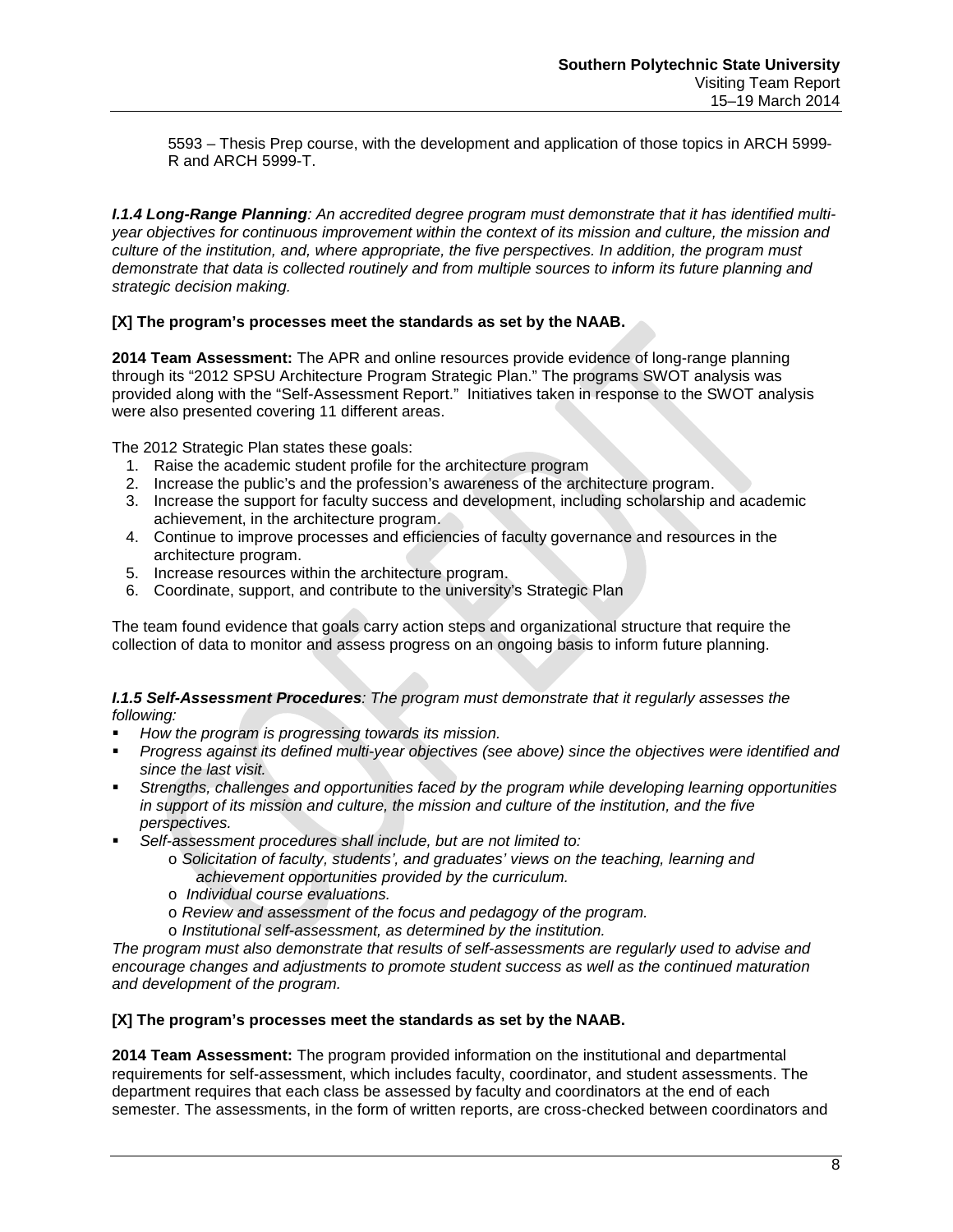provide a regular avenue to make adjustments and developments to the program. Examples of these reports are provided in the course notebooks. An extensive strategic plan and SWOT analysis performed in 2012 are in the APR. The plan has provided a base for the current program to continue its pursuit of objectives and their relationships to the five perspectives.

9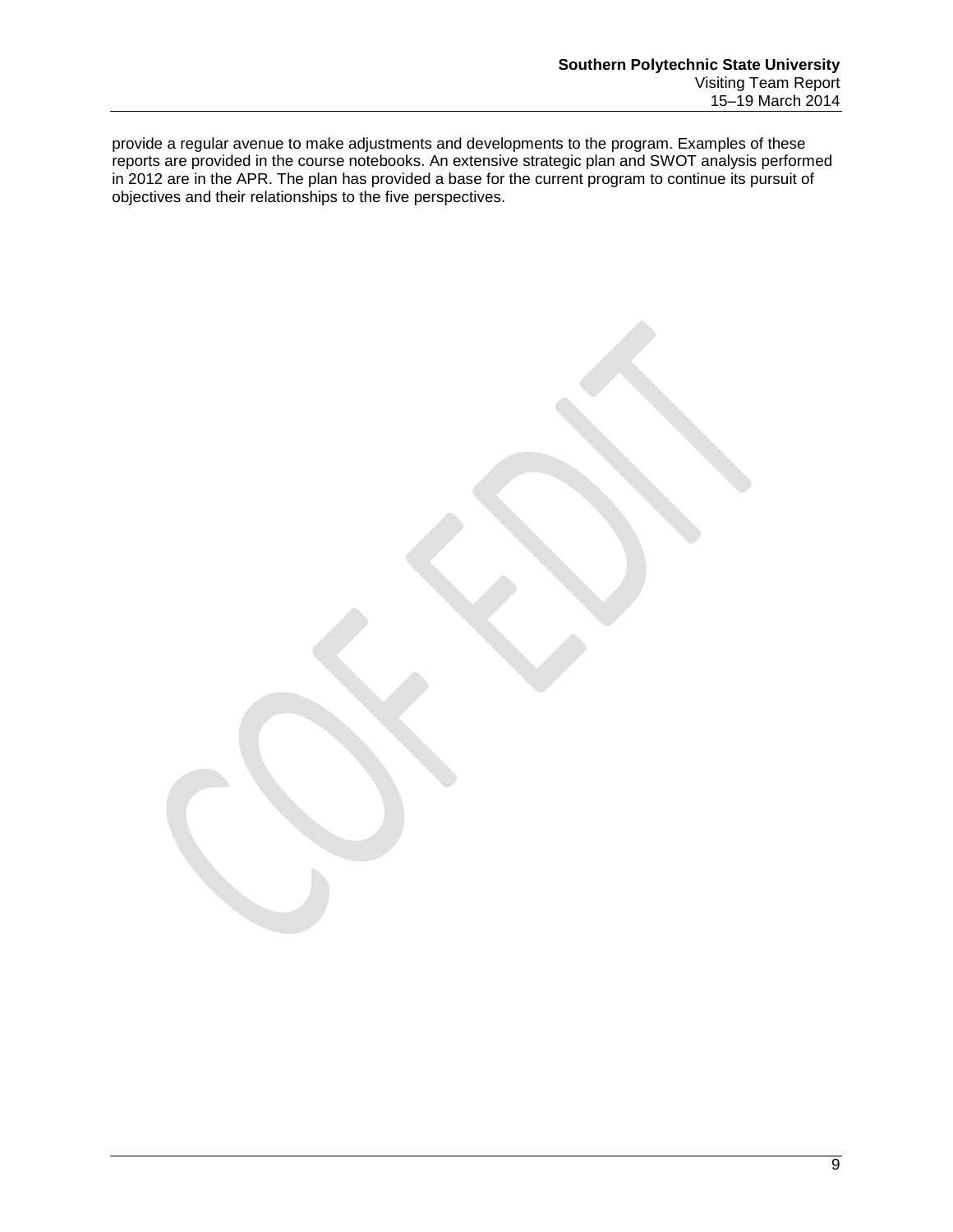### **PART ONE (I): SECTION 2 – RESOURCES**

### **I.2.1 Human Resources & Human Resource Development**:

#### *Faculty & Staff:*

- o *An accredited degree program must have appropriate human resources to support student learning and achievement. This includes full and part-time instructional faculty, administrative leadership, and technical, administrative, and other support staff. Programs are required to document personnel policies which may include but are not limited to faculty and staff position descriptions[2](#page-11-0).*
- o *Accredited programs must document the policies they have in place to further Equal Employment Opportunity/Affirmative Action (EEO/AA) and other diversity initiatives.*
- o *An accredited degree program must demonstrate that it balances the workloads of all faculty and staff to support a tutorial exchange between the student and teacher that promotes student achievement.*
- o *An accredited degree program must demonstrate that an IDP Education Coordinator has been appointed within each accredited degree program, trained in the issues of IDP, and has regular communication with students and is fulfilling the requirements as outlined in the IDP Education Coordinator position description and regularly attends IDP Coordinator training and development programs.*
- o *An accredited degree program must demonstrate it is able to provide opportunities for all faculty and staff to pursue professional development that contributes to program improvement.*
- o *Accredited programs must document the criteria used for determining rank, reappointment, tenure and promotion as well as eligibility requirements for professional development resources.*

### **[X] Human Resources (Faculty & Staff) are adequate for the program**

**2014 Team Assessment:** The program has provided information through online sources and through supplemental documents in the team room that the human resources and human resource development are adequate to the program. An IDP education coordinator is in place and provides a bi-semester information session with students along with individual advisement and support.

*Students:*

 $\overline{\phantom{a}}$ 

- o *An accredited program must document its student admissions policies and procedures. This documentation may include, but is not limited to application forms and instructions, admissions requirements, admissions decisions procedures, financial aid and scholarships procedures, and student diversity initiatives. These procedures should include first-time freshman, as well as transfers within and outside of the university.*
- o *An accredited degree program must demonstrate its commitment to student achievement both inside and outside the classroom through individual and collective learning opportunities.*

#### **[X] Human Resources (Students) are adequate for the program**

**2014 Team Assessment:** The program well documents the student admissions policies and procedures on the university website. The commitment to student achievement both inside and outside the classroom is evidenced in the field trip programs, student organization participation and leadership opportunities, and extracurricular educational projects offered by SPSU and demonstrated in the APR and conversations with administration and faculty.

#### *I.2.2 Administrative Structure & Governance:*

 **Administrative Structure:** An accredited degree program must demonstrate it has a measure of administrative autonomy that is sufficient to affirm the program's ability to conform to the conditions

<span id="page-11-0"></span> $2$  A list of the policies and other documents to be made available in the team room during an accreditation visit is in Appendix 3.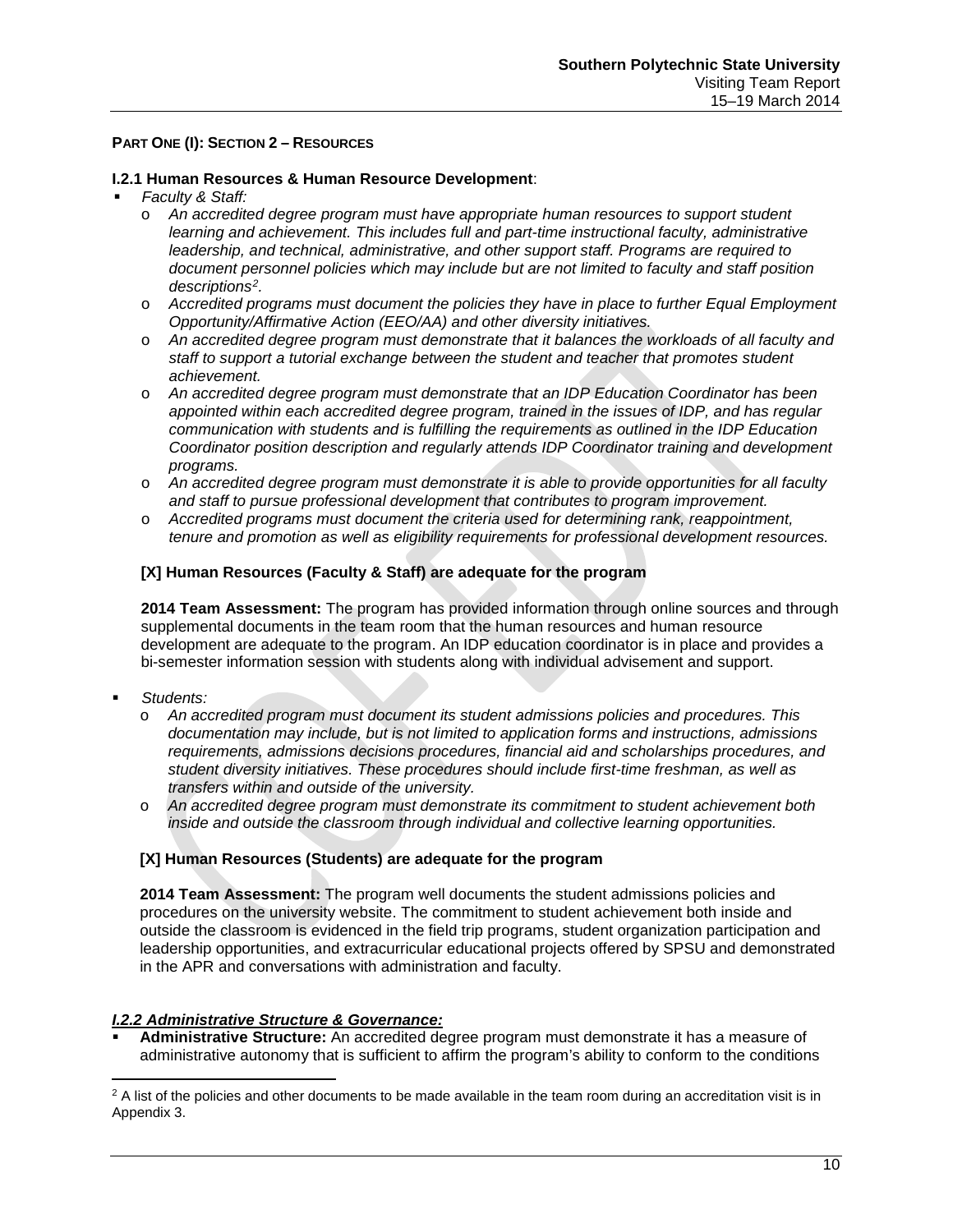for accreditation. Accredited programs are required to maintain an organizational chart describing the administrative structure of the program and position descriptions describing the responsibilities of the administrative staff.

## **[X] Administrative Structure is adequate for the program**

**2014 Team Assessment:** The program provided an organizational chart showing the administrative structure of the program with a narrative describing the responsibilities of the staff.

 **Governance:** The program must demonstrate that all faculty, staff, and students have equitable opportunities to participate in program and institutional governance.

### **[X] Governance opportunities are adequate for the program**

**2014 Team Assessment:** The program provided an organizational chart along with descriptions of faculty and student committees in which faculty, staff, and students are involved with institutional governance.

*I.2.3 Physical Resources: The program must demonstrate that it provides physical resources that promote student learning and achievement in a professional degree program in architecture. This includes, but is not limited to the following:*

- *Space to support and encourage studio-based learning*
- *Space to support and encourage didactic and interactive learning.*
- *Space to support and encourage the full range of faculty roles and responsibilities including preparation for teaching, research, mentoring, and student advising.*

## **[X] Physical Resources are adequate for the program**

**2014 Team Assessment:** The program is spread among three buildings on campus. The newest buildings were constructed in 2002 and 2010, and renovations of the oldest building were completed in 2014. The space is adequate for the program size and needs. Though students are spread across three buildings, there is unity and cooperation among students to effectively utilize space, tools and technology resources.

*I.2.4 Financial Resources: An accredited degree program must demonstrate that it has access to appropriate institutional and financial resources to support student learning and achievement.* 

#### **[X] Financial Resources are adequate for the program**

**2014 Team Assessment:** The program has demonstrated that it has the resources to support student learning and therefore, this is met. Despite a downturn in enrollment over the last several years, the program has maintained its faculty and has enhanced its resources in advising, shops and IT support and physical facilities. Going forward, in the context of its merger with Kennesaw State University, the School of Architecture and Construction Management is planned to become a college, which brings with it additional staff resources, including development and marketing expertise.

*I.2.5 Information Resources: The accredited program must demonstrate that all students, faculty, and staff have convenient access to literature, information, visual, and digital resources that support professional education in the field of architecture.*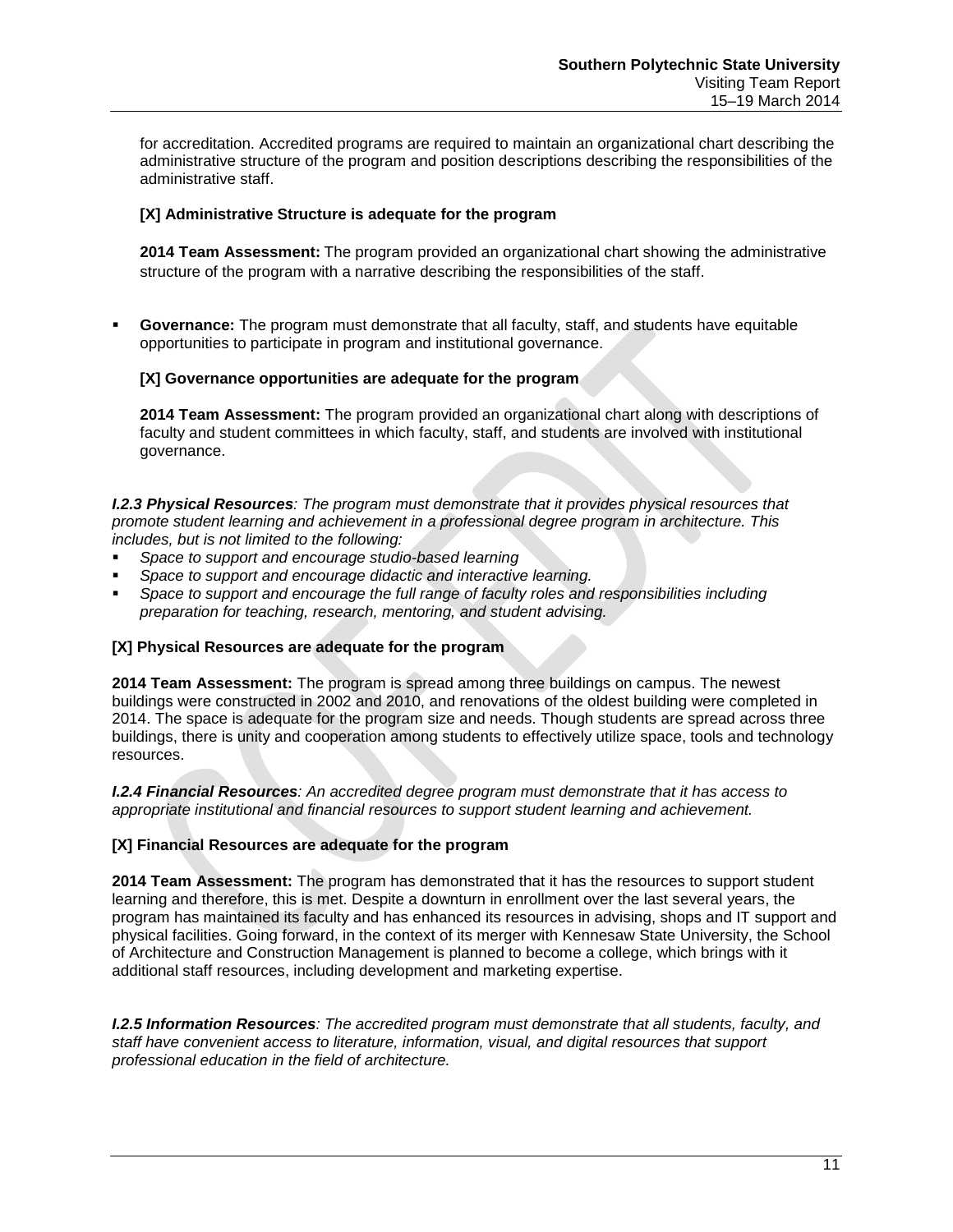*Further, the accredited program must demonstrate that all students, faculty, and staff have access to architecture librarians and visual resources professionals who provide information services that teach and develop research and evaluative skills, and critical thinking skills necessary for professional practice and lifelong learning.*

## **[X] Information Resources are adequate for the program**

**2014 Team Assessment:** The architecture library is located in the L.V. Johnson Library on campus. The architecture collection includes approximately 6,000 volumes with online to access to over 10 million volumes held in the University System of Georgia. Book transfers maybe requested and delivered to the SPSU campus. Students have access to other local research university libraries.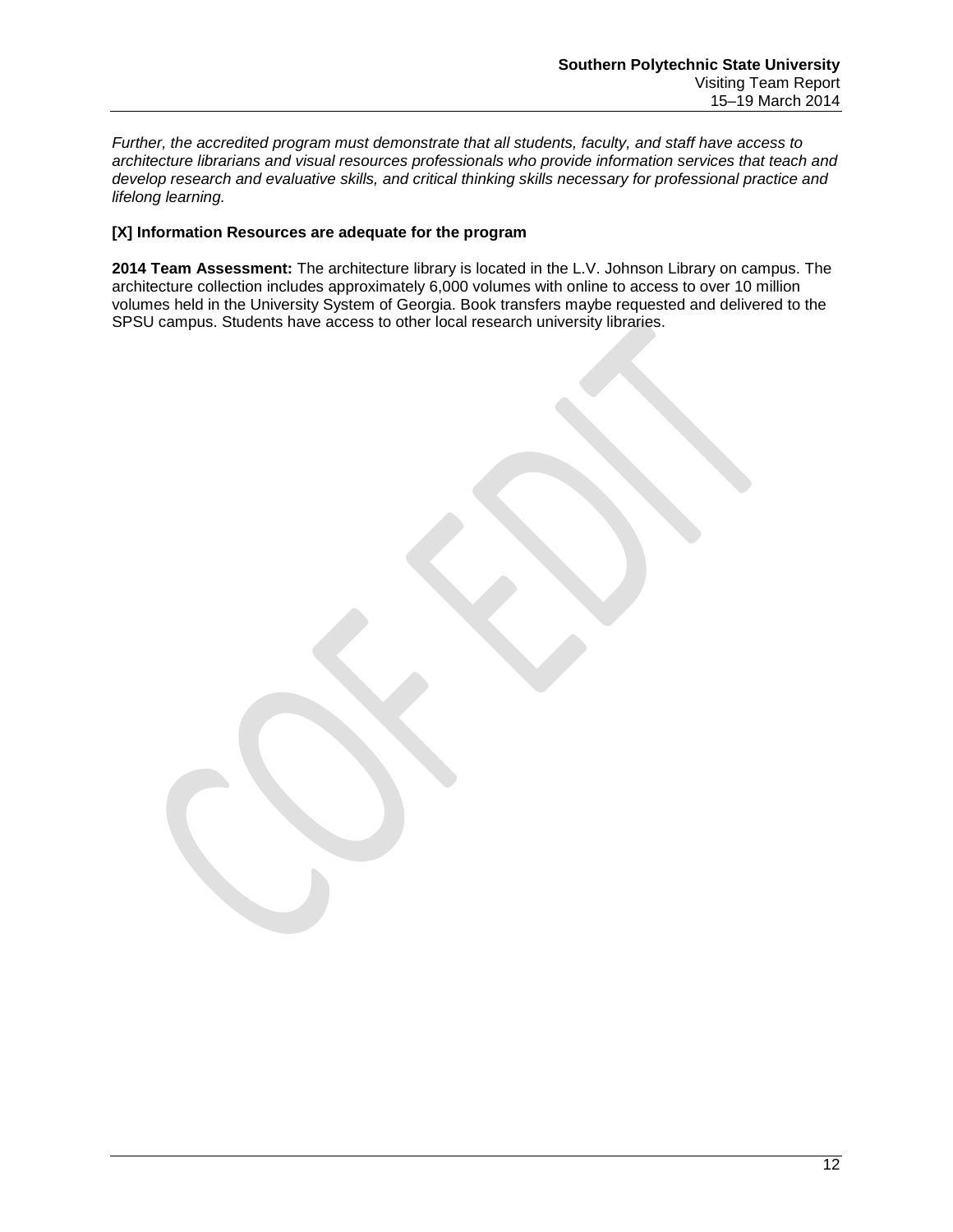## **PART I: SECTION 3 –REPORTS**

**I.[3](#page-14-0).1 Statistical Reports<sup>3</sup>.** Programs are required to provide statistical data in support of activities and policies that support social equity in the professional degree and program as well as other data points that *demonstrate student success and faculty development.*

- *Program student characteristics.* 
	- o *Demographics (race/ethnicity & gender) of all students enrolled in the accredited degree program(s).*
		- *Demographics compared to those recorded at the time of the previous visit.*
		- *Demographics compared to those of the student population for the institution overall.*
	- o *Qualifications of students admitted in the fiscal year prior to the visit.* 
		- *Qualifications of students admitted in the fiscal year prior to the upcoming visit compared to those admitted in the fiscal year prior to the last visit.*
	- o *Time to graduation.*
		- *Percentage of matriculating students who complete the accredited degree program within the "normal time to completion" for each academic year since the previous visit.*
		- *Percentage that complete the accredited degree program within 150% of the normal time to completion for each academic year since the previous visit.*
- *Program faculty characteristics*

 $\overline{\phantom{a}}$ 

- o *Demographics (race/ethnicity & gender) for all full-time instructional faculty.*
	- *Demographics compared to those recorded at the time of the previous visit.*
	- *Demographics compared to those of the full-time instructional faculty at the institution overall.*
- o *Number of faculty promoted each year since last visit.*
	- *Compare to number of faculty promoted each year across the institution during the same period.*
- o *Number of faculty receiving tenure each year since last visit.*
	- *Compare to number of faculty receiving tenure at the institution during the same period.*
- o *Number of faculty maintaining licenses from U.S. jurisdictions each year since the last visit, and where they are licensed.*

## **[X] Statistical reports were provided and provide the appropriate information**

**2014 Team Assessment:** The program has provided the appropriate statistical reports with the appropriate information.

*I.3.2. Annual Reports: The program is required to submit annual reports in the format required by Section 10 of the 2009 NAAB Procedures. Beginning in 2008, these reports are submitted electronically to the NAAB. Beginning in the fall of 2010, the NAAB will provide to the visiting team all annual reports submitted since 2008. The NAAB will also provide the* NAAB Responses *to the annual reports.*

*The program must certify that all statistical data it submits to NAAB has been verified by the institution and is consistent with institutional reports to national and regional agencies, including the Integrated Postsecondary Education Data System of the National Center for Education Statistics.* 

*The program is required to provide all annual reports, including statistics and narratives that were submitted prior to 2008. The program is also required to provide all* NAAB Responses *to annual reports transmitted prior to 2008. In the event a program underwent a Focused Evaluation, the Focused* 

<span id="page-14-0"></span><sup>3</sup> In all cases, these statistics should be reported in the same format as they are reported in the Annual Report Submission system.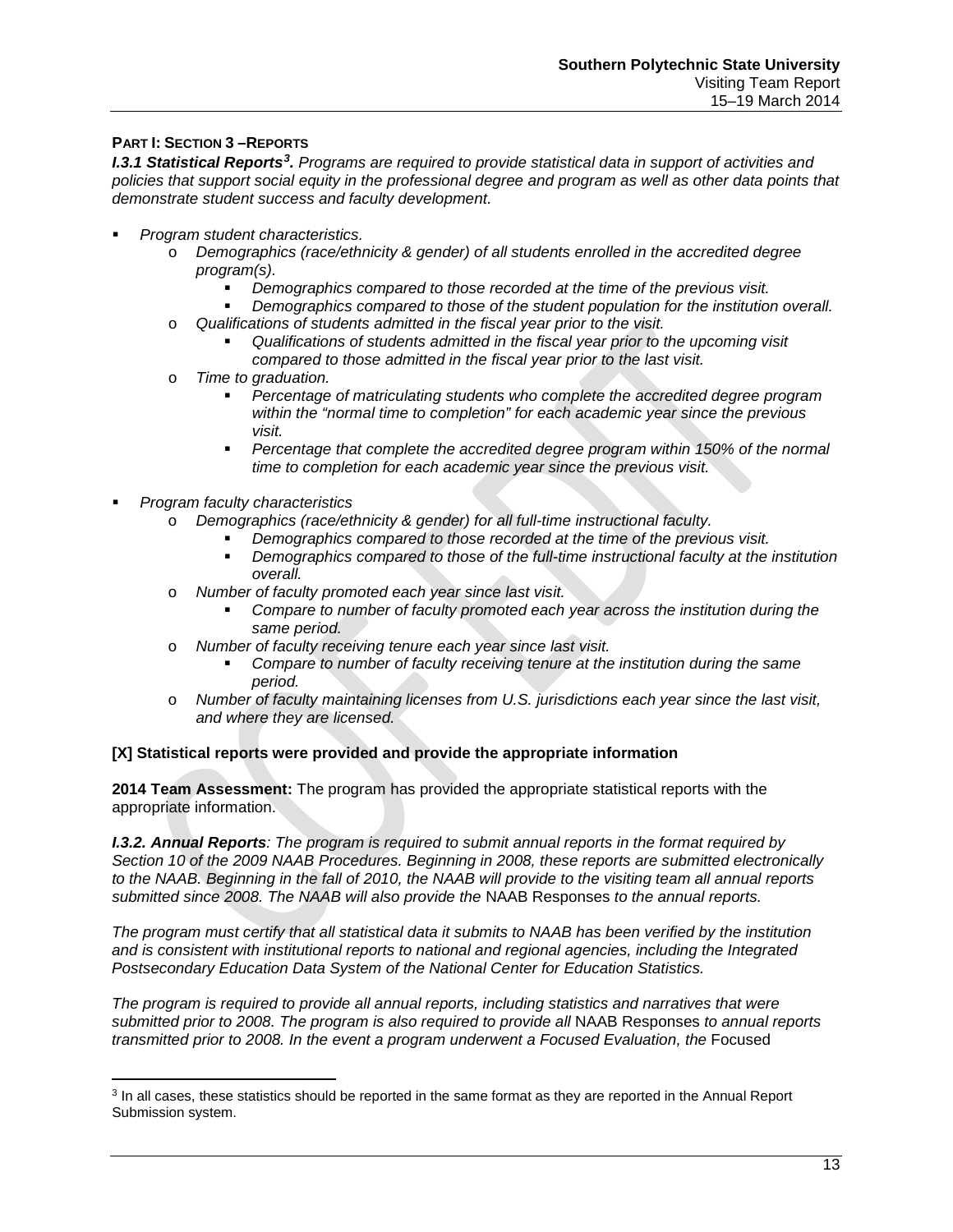Evaluation Program Report *and* Focused Evaluation Team Report*, including appendices and addenda should also be included.*

#### **[X] Annual Reports and NAAB Responses were provided and provide the appropriate information**

**2014 Team Assessment:** The team found evidence that SPSU has provided copies of annual reports since 2008.

*I.3.3 Faculty Credentials: The program must demonstrate that the instructional faculty are adequately prepared to provide an architecture education within the mission, history and context of the institution.* 

*In addition, the program must provide evidence through a faculty exhibit[4](#page-15-0) that the faculty, taken as a whole, reflects the range of knowledge and experience necessary to promote student achievement as described in Part Two. This exhibit should include highlights of faculty professional development and achievement since the last accreditation visit.*

#### **[X] Faculty credentials were provided and demonstrate the range of knowledge and experience necessary to promote student achievement.**

**2014 Team Assessment:** The faculty is adequately prepared to provide an architecture education as demonstrated by means of the résumés, academic achievements, professional licensures, and scholarly work described in the APR, as well as the faculty exhibit at the time of the visit.

## *PART ONE (I): SECTION 4 – POLICY REVIEW*

 $\overline{\phantom{a}}$ 

*The information required in the three sections described above is to be addressed in the APR. In addition, the program shall provide a number of documents for review by the visiting team. Rather than be appended to the APR, they are to be provided in the team room during the visit. The list is available in Appendix 3.*

#### **[X] The policy documents in the team room met the requirements of Appendix 3**

**2014 Team Assessment:** All architecture program as well as university policies were provided on the university web site, [www.SPSU.edu.](http://www.spsu.edu/) The architecture program's 2012 strategic plan and academic plan were presented there as well.

<span id="page-15-0"></span><sup>&</sup>lt;sup>4</sup> The faculty exhibit should be set up near or in the team room. To the extent the exhibit is incorporated into the team room, it should not be presented in a manner that interferes with the team's ability to view and evaluate student work.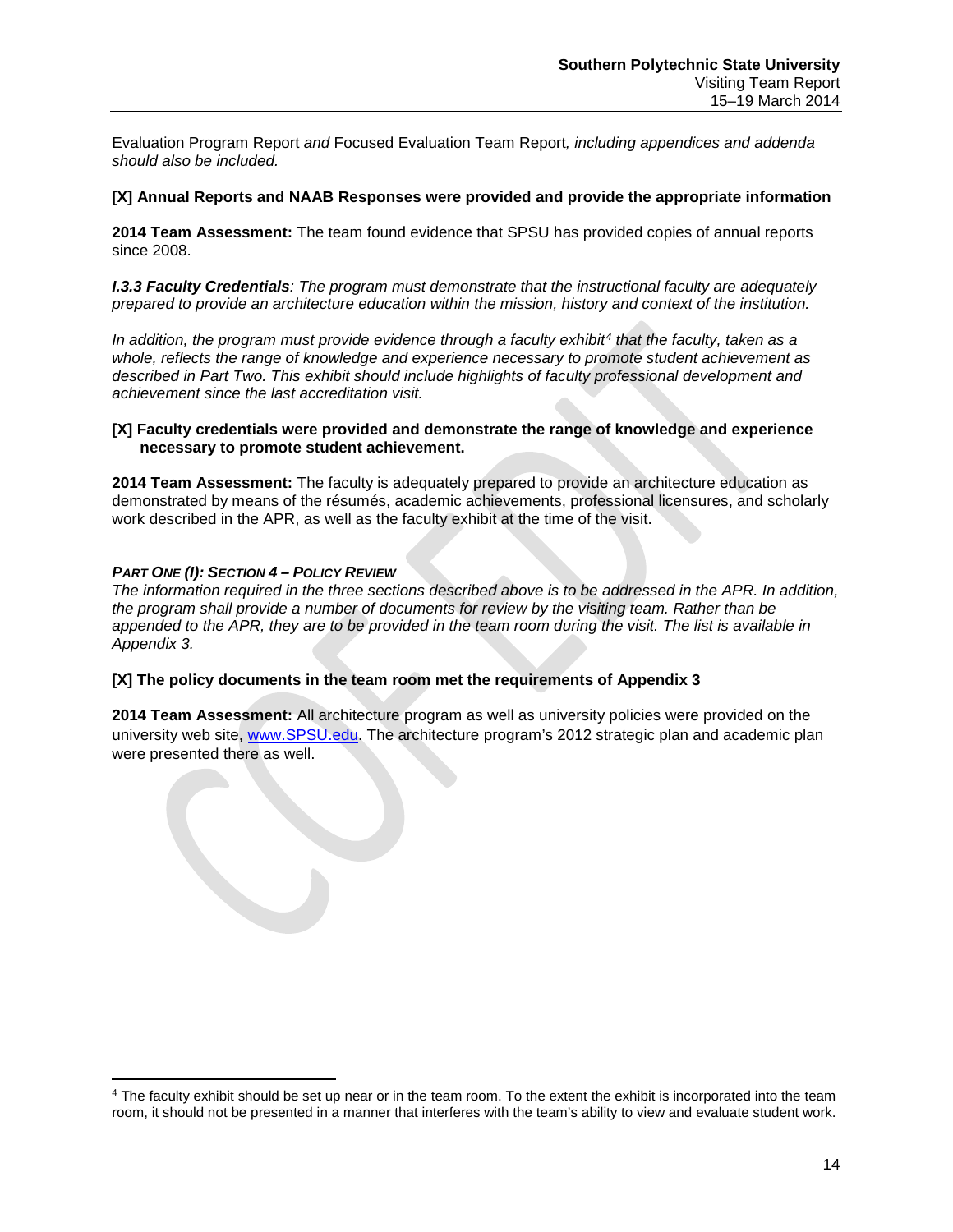## **PART TWO (II): EDUCATIONAL OUTCOMES AND CURRICULUM**

#### **PART TWO (II): SECTION 1 – STUDENT PERFORMANCE -- EDUCATIONAL REALMS & STUDENT PERFORMANCE CRITERIA**

**II.1.1 Student Performance Criteria:** The SPC are organized into realms to more easily understand the relationships between individual criteria.

#### **Realm A: Critical Thinking and Representation:**

Architects must have the ability to build abstract relationships and understand the impact of ideas based on research and analysis of multiple theoretical, social, political, economic, cultural and environmental contexts. This ability includes facility with the wider range of media used to think about architecture including writing, investigative skills, speaking, drawing and model making. Students' learning aspirations include:

- Being broadly educated.
- Valuing lifelong inquisitiveness.
- Communicating graphically in a range of media.
- Recognizing the assessment of evidence.
- Comprehending people, place, and context.
- Recognizing the disparate needs of client, community, and society.

## **A.1. Communication Skills:** *Ability to* **read, write, speak and listen effectively.**

#### **[X] Met**

**2014 Team Assessment:** Communication Skills are met. Evidence of the ability to read and write is found in Arch. 5593: Thesis Prep courses taught by Durham Crout, Ph.D., AIA, Elizabeth Martin, and Ermal Shpuza, Ph.D through the examples of student iterative and final thesis proposals. Evidence of the ability to speak and listen effectively is found in observations of informal studio critiques.

## **A. 2. Design Thinking Skills:** *Ability to* **raise clear and precise questions, use abstract ideas to interpret information, consider diverse points of view, reach well-reasoned conclusions, and test alternative outcomes against relevant criteria and standards.**

#### **[X] Met**

**2014 Team Assessment:** The ability is met through evidence clearly defined within the sequence of projects in ARCH 3011 Architecture Studio I and ARCH 3012 Architecture Studio II.

## **A. 3. Visual Communication Skills:** *Ability to* **use appropriate representational media, such as traditional graphic and digital technology skills, to convey essential formal elements at each stage of the programming and design process.**

#### **[X] Met**

**2014 Team Assessment:** The ability to use appropriate representational media is met, based on evidence found in DFN 2242, ARCH 4013, and ARCH 4014, which include a range of media, including hand drawings and sketches, physical models, and computer-generated images and presentations.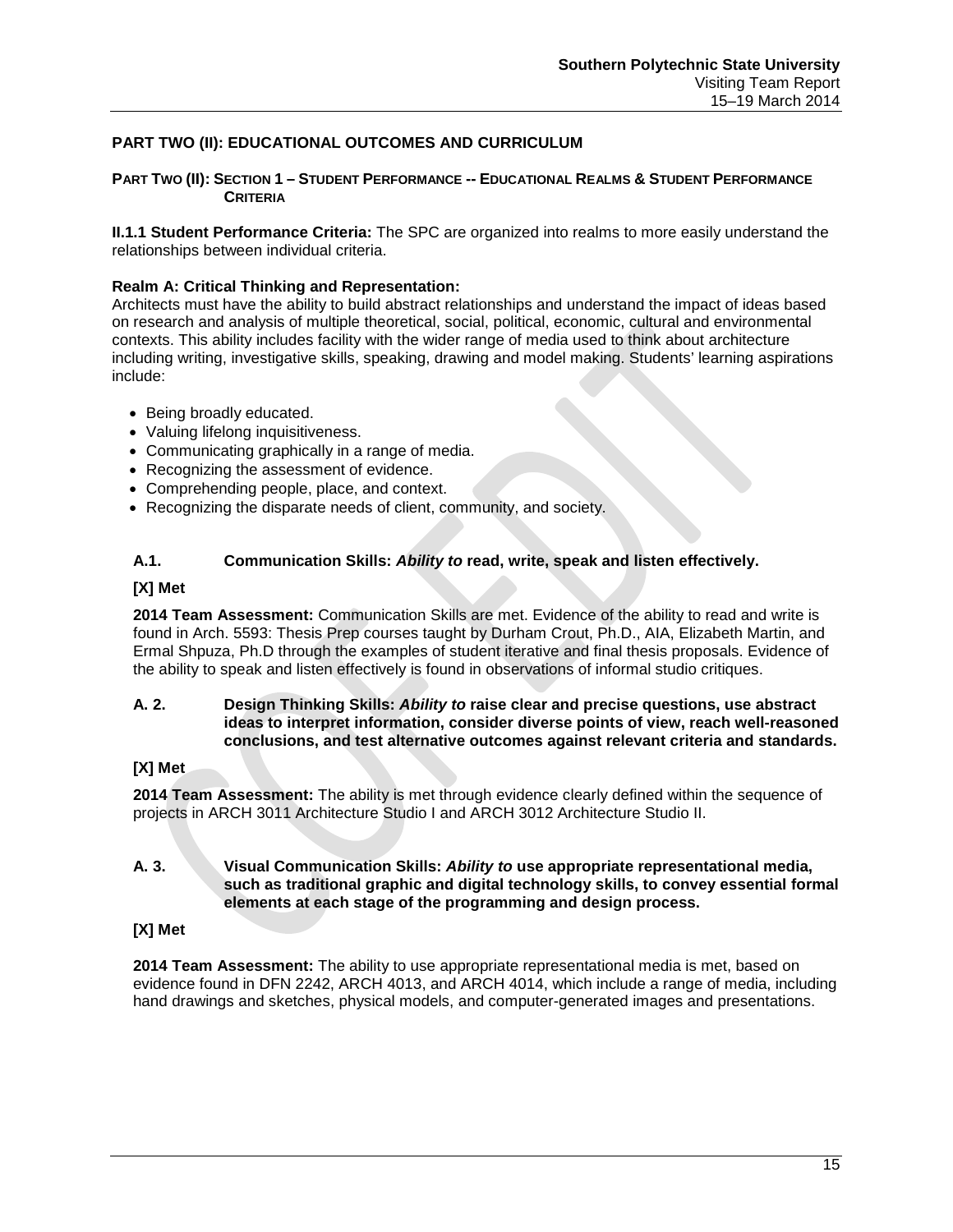### **A.4. Technical Documentation:** *Ability* **to make technically clear drawings, write outline specifications, and prepare models illustrating and identifying the assembly of materials, systems, and components appropriate for a building design.**

## **[X] Not Met**

**2014 Team Assessment:** While evidence of "ability" was found for technical drawings and physical models in Arch. 4224, 4014, 3012; there was a lack of evidence in meeting the "ability" to write outline specifications. The SPC is, therefore, not met.

#### **A.5. Investigative Skills:** *Ability to* **gather, assess, record, apply, and comparatively evaluate relevant information within architectural coursework and design processes.**

## **[X] Met**

**2014 Team Assessment:** The Investigative Skills performance criterion is met. The abilities required are evidenced in the thesis sequence, with the abilities to gather, assess, and record information provided in ARCH 5593: Thesis Prep and ARCH 5999-R: Thesis Research and the abilities to apply and comparatively evaluate relevant information provided in ARCH 5999-T: Thesis Studio. This ability is demonstrated through numerous student theses.

## **A. 6. Fundamental Design Skills:** *Ability to* **effectively use basic architectural and environmental principles in design.**

## **[X] Met**

**2014 Team Assessment:** The ability to use fundamental design skills is evident throughout the curriculum and meets the criterion. The sequencing of projects from DFN 1001 Design Foundation Studio I through DFN 2004 Design Foundation Studio IV design foundation courses are very effective in demonstrating the core design skills of the program.

## **A. 7. Use of Precedents:** *Ability* **to examine and comprehend the fundamental principles present in relevant precedents and to make choices regarding the incorporation of such principles into architecture and urban design projects.**

## **[X] Met**

**2014 Team Assessment:** There are various examples of evidence of the "ability" to use precedents and incorporation of the principles in projects. Evidence was found in Arch 3313 and DFN 2003.

## **A. 8. Ordering Systems Skills:** *Understanding* **of the fundamentals of both natural and formal ordering systems and the capacity of each to inform two- and threedimensional design.**

## **[X] Met**

**2014 Team Assessment:** The understanding of the fundamentals of ordering systems has been met through the work shown in the projects developed in DFN 1001 Design Foundation Studio I and DFN 1002 Design Foundation Studio II. The combining of the formal nine square grid exercise and phenomenal texture exercise is to be commended as a demonstration of the use of both ordering systems in a final project.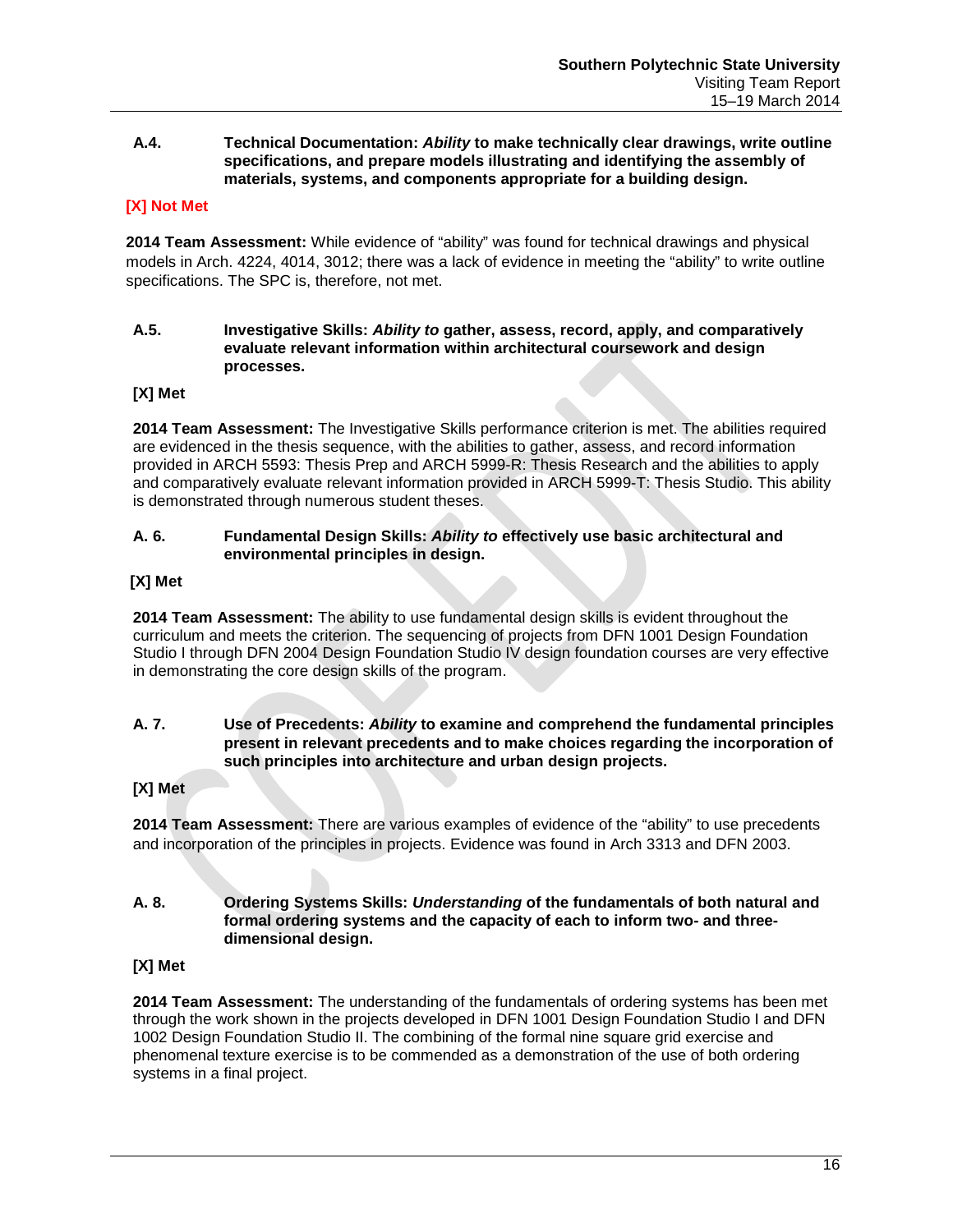**A. 9. Historical Traditions and Global Culture:** *Understanding* **of parallel and divergent canons and traditions of architecture, landscape and urban design including examples of indigenous, vernacular, local, regional, national settings from the Eastern, Western, Northern, and Southern hemispheres in terms of their climatic, ecological, technological, socioeconomic, public health, and cultural factors.**

## **[X] Met**

**2014 Team Assessment:** The understanding of different cultures and historical traditions is met, based on evidence found in DFN 1111, Architectural Culture I, and ARCH 4114, Architectural Culture IV, which include cultures and traditions across the globe and across history.

#### **A. 10. Cultural Diversity***: Understanding* **of the diverse needs, values, behavioral norms, physical abilities, and social and spatial patterns that characterize different cultures and individuals and the implication of this diversity on the societal roles and responsibilities of architects.**

### **[X] Met**

**2014 Team Assessment:** The Cultural Diversity student performance criterion is met, and evidence is found in ARCH 4013: Urban Lab, particularly in the student analysis work from the sections of Mine Hashas, PhD and Ermal Shpuza, PhD. Further evidence is also found in Hashas's syllabus, which includes a demographics resources list and a list of underutilized demographics categories.

#### **A.11. Applied Research:** *Understanding* **the role of applied research in determining function, form, and systems and their impact on human conditions and behavior. [X] Met**

**2014 Team Assessment:** The understanding of the role of applied research has been met through the work in ARCH 3314 Environmental Technology III and ARCH 5999T – Thesis Studio.

**Realm A. General Team Commentary:** The program has its core values and curriculum centered on the criteria based within the realm of critical thinking and representation. There is a clear and energetic thread from the first year through to the fifth year thesis projects that ideas are not only represented in both graphic and model form, but can be generated, researched, and explored through various communicative modes. The work presented in the design foundation courses shows a breath of different design processes that engage students into a critical way of thinking. The cultural diversity of both the faculty and the students is evident in the work, and is an impacting factor and strength of the program.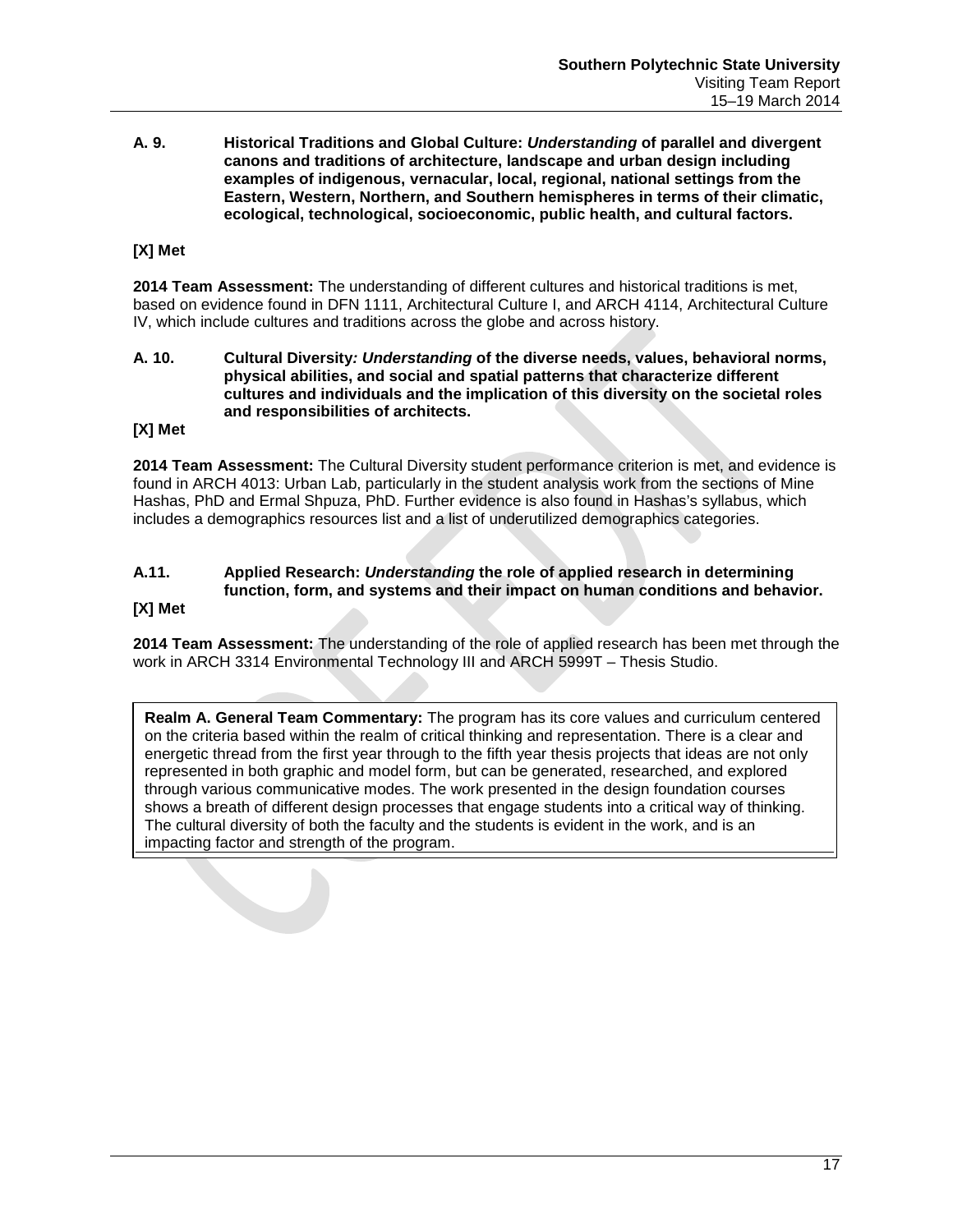**Realm B: Integrated Building Practices, Technical Skills and Knowledge:** Architects are called upon to comprehend the technical aspects of design, systems and materials, and be able to apply that comprehension to their services. Additionally they must appreciate their role in the implementation of design decisions, and their impact of such decisions on the environment. Students learning aspirations include:

- Creating building designs with well-integrated systems.
- Comprehending constructability.
- Incorporating life safety systems.
- Integrating accessibility.
- Applying principles of sustainable design.
- **B. 1. Pre-Design:** *Ability* **to prepare a comprehensive program for an architectural project, such as preparing an assessment of client and user needs, an inventory of space and equipment requirements, an analysis of site conditions (including existing buildings), a review of the relevant laws and standards and assessment of their implications for the project, and a definition of site selection and design assessment criteria.**

## **[X] Met**

**2014 Team Assessment:** The ability to prepare a comprehensive program has been met with distinction. Evidence of the ability to prepare an assessment of client and user needs including an inventory of space requirements and analysis of site conditions is met in the comprehensive project for ARCH 4014. The program, parti, and site analysis diagrams from the exhibited presentations of all passing levels are particularly strong in this criterion.

#### **B. 2. Accessibility:** *Ability* **to design sites, facilities, and systems to provide independent and integrated use by individuals with physical (including mobility), sensory, and cognitive disabilities**.

#### **[X] Met**

**2014 Team Assessment:** The ability to design sites and facilities that are accessible is met, based on evidence found in ARCH 3012, Architectural Studio II, and ARCH 4224, Environmental Technology IV. These include a series of exercises and resulting drawings that demonstrate the ability across a variety of site conditions and building configurations.

**B. 3. Sustainability:** *Ability* **to design projects that optimize, conserve, or reuse natural and built resources, provide healthful environments for occupants/users, and reduce the environmental impacts of building construction and operations on future generations through means such as carbon-neutral design, bioclimatic design, and energy efficiency.**

## **[X] Met**

**2014 Team Assessment:** The sustainability performance factor is met, and evidence can be found in ARCH 3012 and ARCH 3313. The examples of spring third-year studio work provide evidence of ability to reduce the environmental impact of building operations with their use of strong daylighting and shading strategies. The use of the heliodon and computer programs on study models for sun studies is particularly effective. The study of numerous sustainable precedents in the studio and environmental tech course enhances this ability.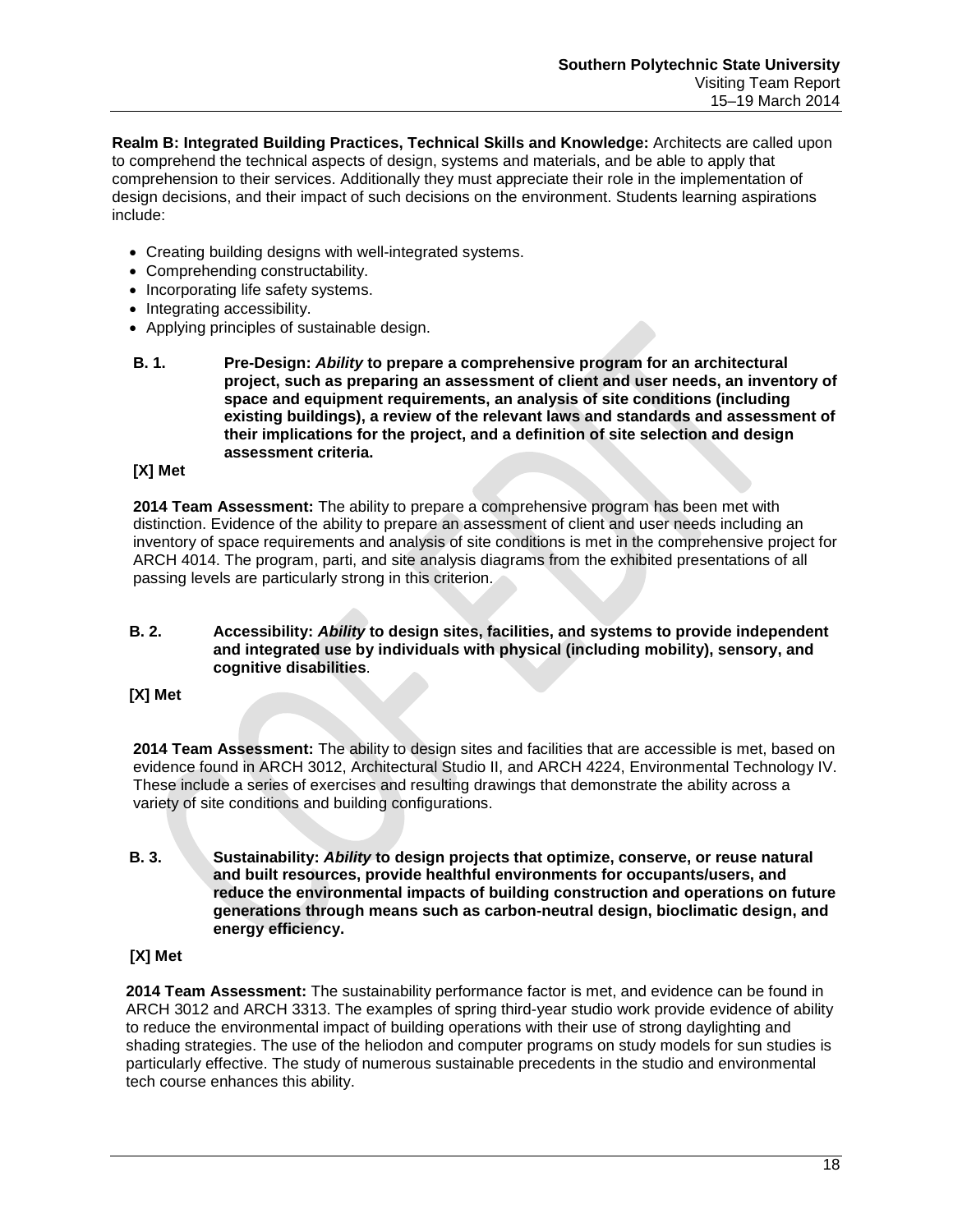## **B. 4. Site Design:** *Ability* **to respond to site characteristics such as soil, topography, vegetation, and watershed in the development of a project design.**

## **[X] Met**

**2014 Team Assessment:** Studio projects in Arch 4013 and Arch 4014 provide good examples of the "ability" to respond to site characteristics in the development of a project design.

### **B. 5. Life Safety:** *Ability* **to apply the basic principles of life-safety systems with an emphasis on egress.**

## **[X] Met**

**2014 Team Assessment:** Evidence to support the "met" condition was found consistently in various projects under Arch 3012 and Arch 4224.

**B. 6. Comprehensive Design:** *Ability* **to produce a comprehensive architectural project that demonstrates each student's capacity to make design decisions across scales while integrating the following SPC:**

| A.2. Design Thinking Skills                                                      | <b>B.2. Accessibility</b>                                          |
|----------------------------------------------------------------------------------|--------------------------------------------------------------------|
| A.4. Technical Documentation                                                     | <b>B.3. Sustainability</b>                                         |
| A.5. Investigative Skills                                                        | <b>B.4. Site Design</b>                                            |
| A.8. Ordering Systems<br>A.9. Historical Traditions and<br><b>Global Culture</b> | <b>B.8. Environmental Systems</b><br><b>B.9.Structural Systems</b> |

**B.5. Life Safety**

## **[X] Not Met**

**2014 Team Assessment:** The evidence of comprehensive design demonstrating the integration of the SPCs listed did not consistently rise to the level of "ability." Further, projects presented in the team room reflected varied comprehension from section to section. Therefore, this SPC is not met.

**B. 7 Financial Considerations:** *Understanding* **of the fundamentals of building costs, such as acquisition costs, project financing and funding, financial feasibility, operational costs, and construction estimating with an emphasis on life-cycle cost accounting.**

## **[X] Met**

**2014 Team Assessment:** Evidence to support the "met" condition was found primarily in course Arch. 4411 and secondary Arch 5313.

**B. 8. Environmental Systems:** *Understanding* **the principles of environmental systems' design such as embodied energy, active and passive heating and cooling, indoor air**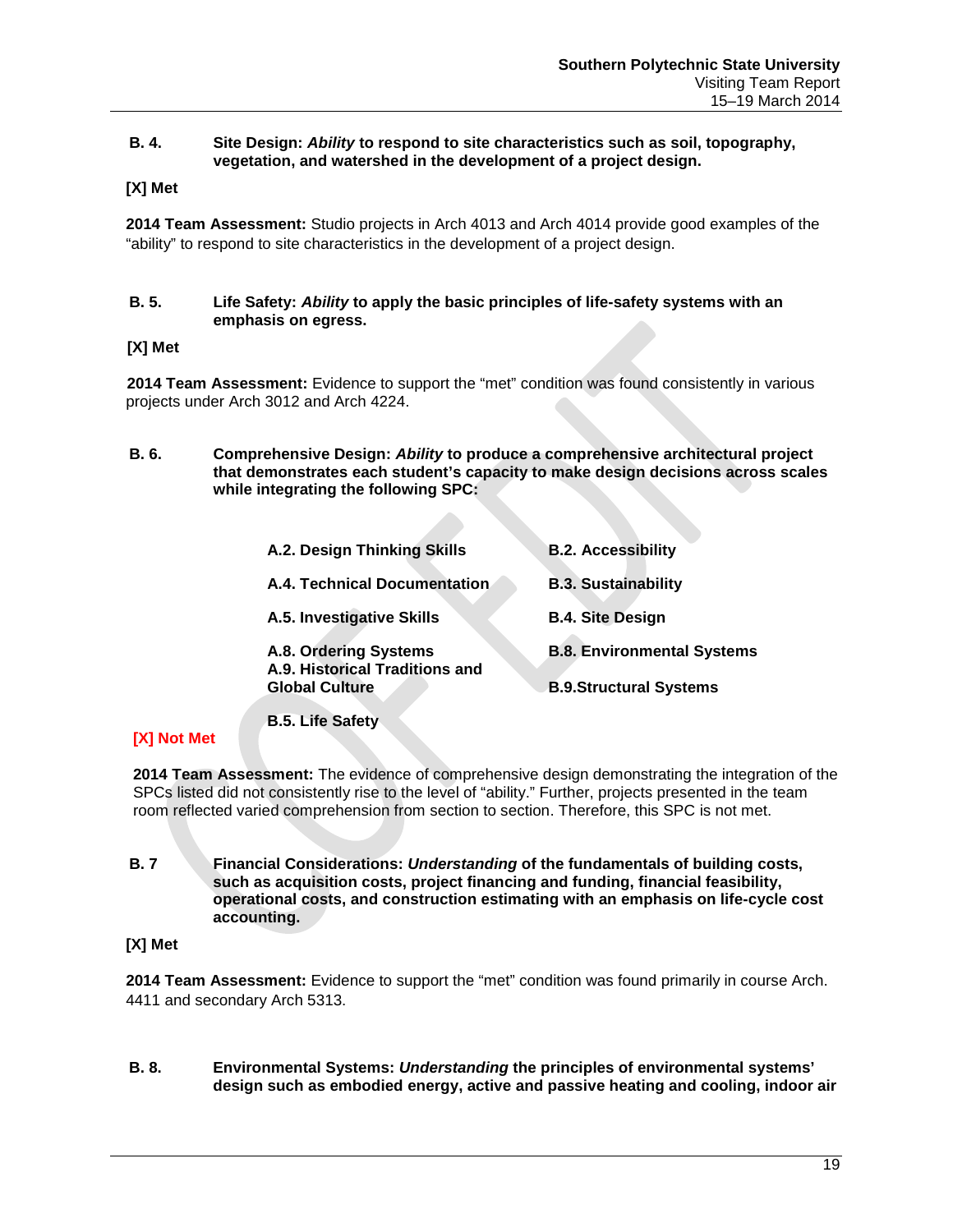## **quality, solar orientation, daylighting and artificial illumination, and acoustics; including the use of appropriate performance assessment tools.**

## **[X] Met**

**2014 Team Assessment:** The understanding of the principles of environmental systems has been met in the courses of ARCH 3313: Environmental Technology II Human Comfort and HVAC and ARCH 3314: Environmental Technology III: Lighting, Electrical, Acoustics, and Vertical Circulation.

### **B. 9. Structural Systems:** *Understanding* **of the basic principles of structural behavior in withstanding gravity and lateral forces and the evolution, range, and appropriate application of contemporary structural systems.**

## **[X] Met**

**2014 Team Assessment:** The understanding of structural systems is met, based on evidence found in ARCH 3211, Architectural Structures II and ARCH 3122, Architectural Structures III, which include a curriculum in reinforced concrete, steel and wood.

**B. 10. Building Envelope Systems:** *Understanding* **of the basic principles involved in the appropriate application of building envelope systems and associated assemblies relative to fundamental performance, aesthetics, moisture transfer, durability, and energy and material resources.**

## **[X] Met**

**2014 Team Assessment:** Evidence to support the "understanding" of this area was demonstrated through the work in Arch 3313 and Arch 3314. Further applications of these principles were also found in the 3rd year studio work of Arch 3012 through drawings and physical models.

#### **B. 11. Building Service Systems Integration:** *Understanding* **of the basic principles and appropriate application and performance of building service systems such as plumbing, electrical, vertical transportation, security, and fire protection systems**

## **[X] Met**

**2014 Team Assessment:** Individual building service systems are presented in courses ARCH 3313, Environmental Technology II (HVAC) and ARCH 3314, Environmental Technology III (Electrical, Acoustics, and Vertical Transportation), and it is graphically displayed in work in ARCH 4014 Architectural Studio IV. This criterion is, therefore, met.

**B. 12. Building Materials and Assemblies Integration:** *Understanding* **of the basic principles utilized in the appropriate selection of construction materials, products, components, and assemblies, based on their inherent characteristics and performance, including their environmental impact and reuse**.

## **[X] Met**

**2014 Team Assessment:** The understanding of building materials and assemblies integration is met through the work in DFN 2311: Environmental Technology I: Systems Selection and Materials.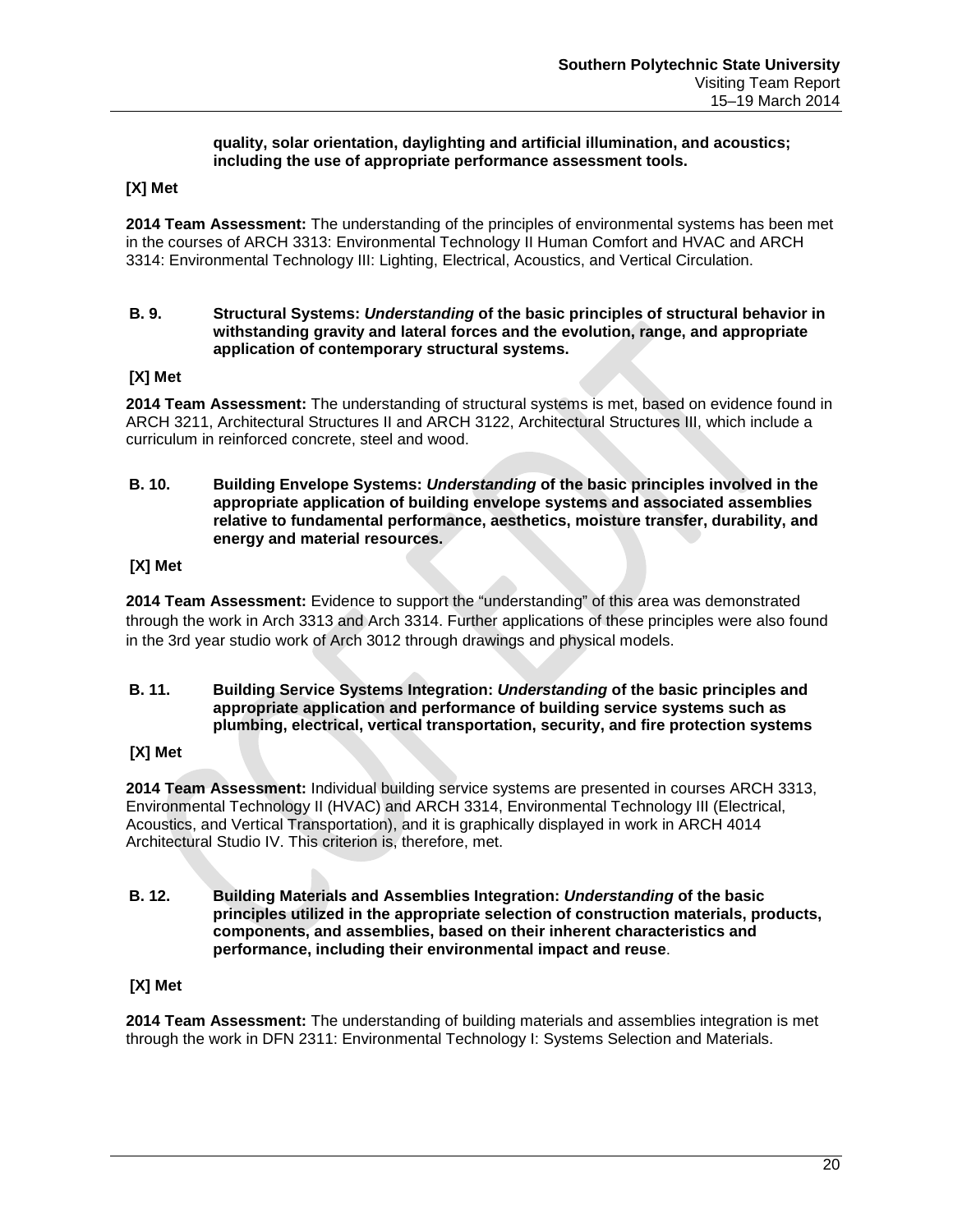**Realm B. General Team Commentary:** The student achievement in each individual element of Realm B is strong. Their success in the Pre-Design, Life Safety, and Building Materials and Assemblies Integration criteria is noted with high merit. However, there is a gap in the students' aptitude to apply and integrate these separate abilities and understandings into one comprehensive project, a vital skill for professional success. Improvements and additions to the comprehensive studio project would be beneficial to the students' development.

## **Realm C: Leadership and Practice:**

Architects need to manage, advocate, and act legally, ethically and critically for the good of the client, society and the public. This includes collaboration, business, and leadership skills. Student learning aspirations include:

- Knowing societal and professional responsibilities
- Comprehending the business of building.
- Collaborating and negotiating with clients and consultants in the design process.
- Discerning the diverse roles of architects and those in related disciplines.
- Integrating community service into the practice of architecture.

## **C. 1. Collaboration:** *Ability* **to work in collaboration with others and in multi-disciplinary teams to successfully complete design projects.**

## **[X] Met**

**2014 Team Assessment:** The criterion is met due to the evidence provided that the students work in both collaborative and multidisciplinary teams. The students work in research teams that provide information to both studio projects and system courses within the ARCH 4013 Architectural Studio III – Urban Studio and ARCH 3314 Environmental Technology III: lighting, Electrical, Acoustics, Vertical Circulation courses.

## **C. 2. Human Behavior:** *Understanding* **of the relationship between human behavior, the natural environment and the design of the built environment.**

## **[X] Met**

**2014 Team Assessment:** The Human Behavior performance criterion is met with distinction and is evidenced in ARCH 4013: Urban Lab, which puts a focus on human behavior in urban settings. The evidence is realized in the exhibited presentations as well as in examples provided in the course binder. The high pass example from Mine Hashas's section is particularly strong.

**C. 3 Client Role in Architecture:** *Understanding* **of the responsibility of the architect to elicit, understand, and reconcile the needs of the client, owner, user groups, and the public and community domains.**

## **[X] Met**

**2014 Team Assessment:** Evidence to support the "understanding" of this area was clearly demonstrated through the variety of work found in Arch. 5313.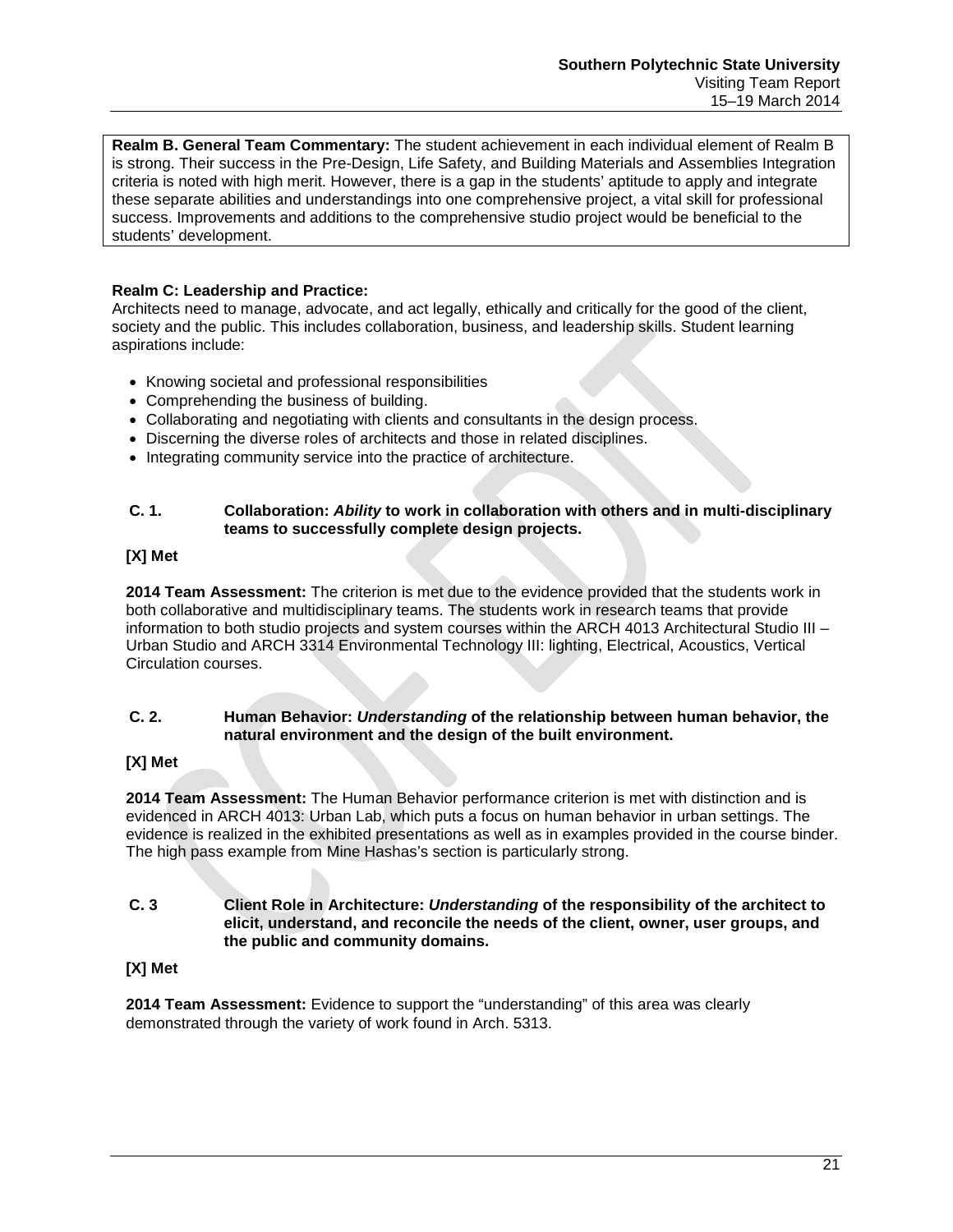### **C. 4. Project Management:** *Understanding* **of the methods for competing for commissions, selecting consultants and assembling teams, and recommending project delivery methods**

**[X] Met**

**2014 Team Assessment:** Evidence to support the "understanding" of this area was clearly demonstrated through the variety of work found in Arch 5313 and Arch 4411.

**C. 5. Practice Management:** *Understanding* **of the basic principles of architectural practice management such as financial management and business planning, time management, risk management, mediation and arbitration, and recognizing trends that affect practice.**

## **[X] Met**

**2014 Team Assessment:** Evidence to support the "understanding" of this area was clearly demonstrated through the variety of work found in Arch 5313.

#### **C. 6. Leadership:** *Understanding* **of the techniques and skills architects use to work collaboratively in the building design and construction process and on environmental, social, and aesthetic issues in their communities**.

### **[X] Met**

**2014 Team Assessment:** Evidence of understanding the elements of leadership are contained in ARCH 5313, Professional Practice, ARCH 3012, Architectural Studio II, and ARCH 3314, Environmental Technology III. In addition, SPSU provides multiple opportunities for students to take leadership roles in student organizations and campus activities. Further, through AIAS and Alpha Rho Chi, the student body maintains an active mentoring program, where senior students mentor junior students. This SPC is, therefore, met.

**C. 7. Legal Responsibilities:** *Understanding* **of the architect's responsibility to the public and the client as determined by registration law, building codes and regulations, professional service contracts, zoning and subdivision ordinances, environmental regulation, and historic preservation and accessibility laws.**

**[X] Met**

**2014 Team Assessment:** The understanding of the architect's legal responsibilities are met by ARCH 5313, Professional Practice.

**C. 8. Ethics and Professional Judgment:** *Understanding* **of the ethical issues involved in the formation of professional judgment regarding social, political and cultural issues, and responsibility in architectural design and practice.**

## **[X] Met**

**2014 Team Assessment:** The understanding of the architect's ethics and professional judgment are met by ARCH 5313, Professional Practice.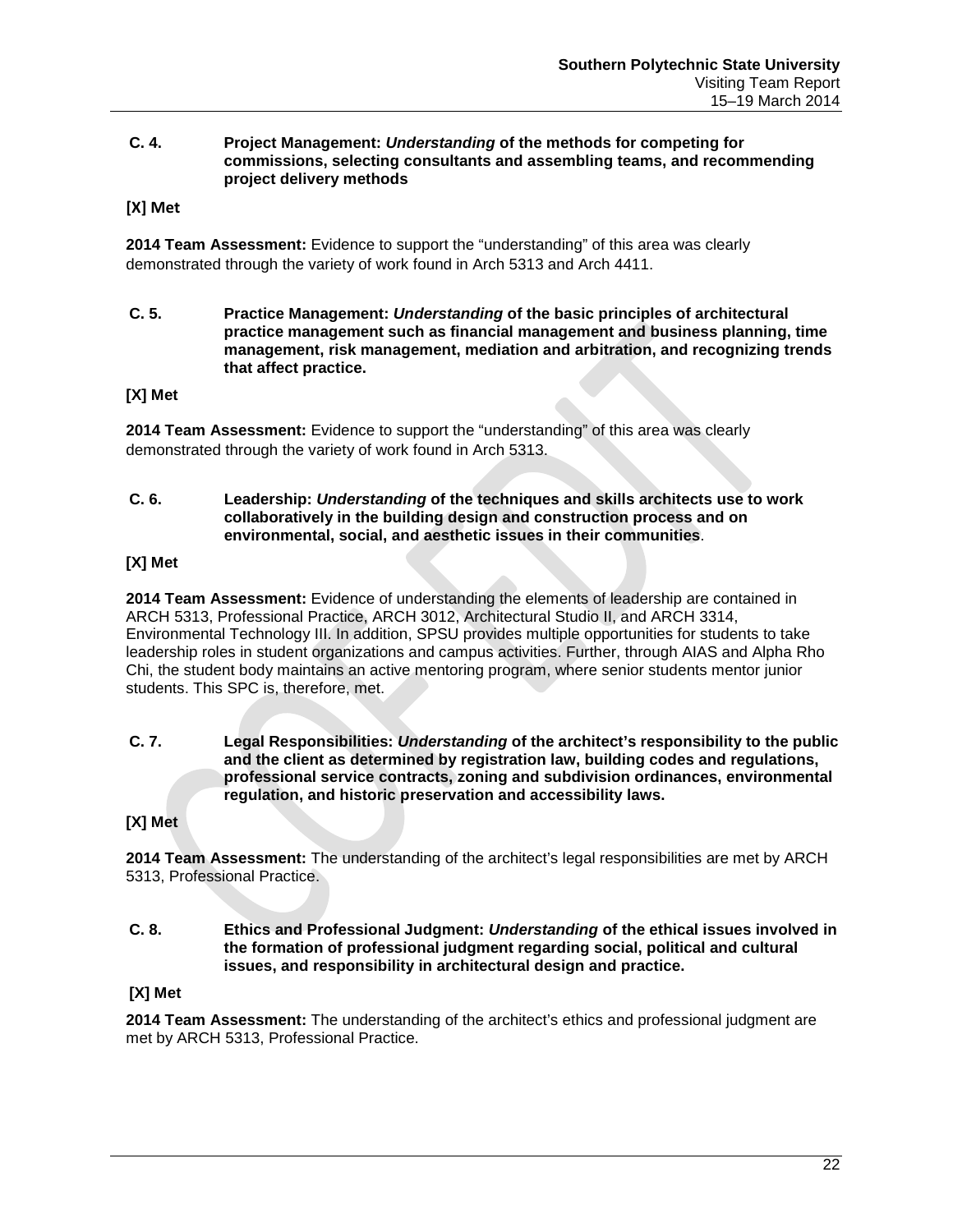## **C. 9. Community and Social Responsibility:** *Understanding* **of the architect's responsibility to work in the public interest, to respect historic resources, and to improve the quality of life for local and global neighbors.**

## **[X] Met**

**2014 Team Assessment:** This performance criterion is met and evidenced through the studio projects required of all students in ARCH 4013: Urban Studio, which required an understanding of public interest and respect for historic resources to improve quality of life.

**Realm C. General Team Commentary:** Student achievement in this realm is, for the most part, well met. Student understanding of human behavior attained in the urban lab studio is an example of excellence in Realm C. Excellence in student leadership is evident in the program as well; however, the curriculum could better supplement extracurricular lessons in leadership. The addition of lessons on the skills and techniques of leadership would be advantageous for their professional practice education. In addition, the program is encouraged to expand its interdisciplinary projects beyond the biology department and with the university's construction management and/or civil engineering programs.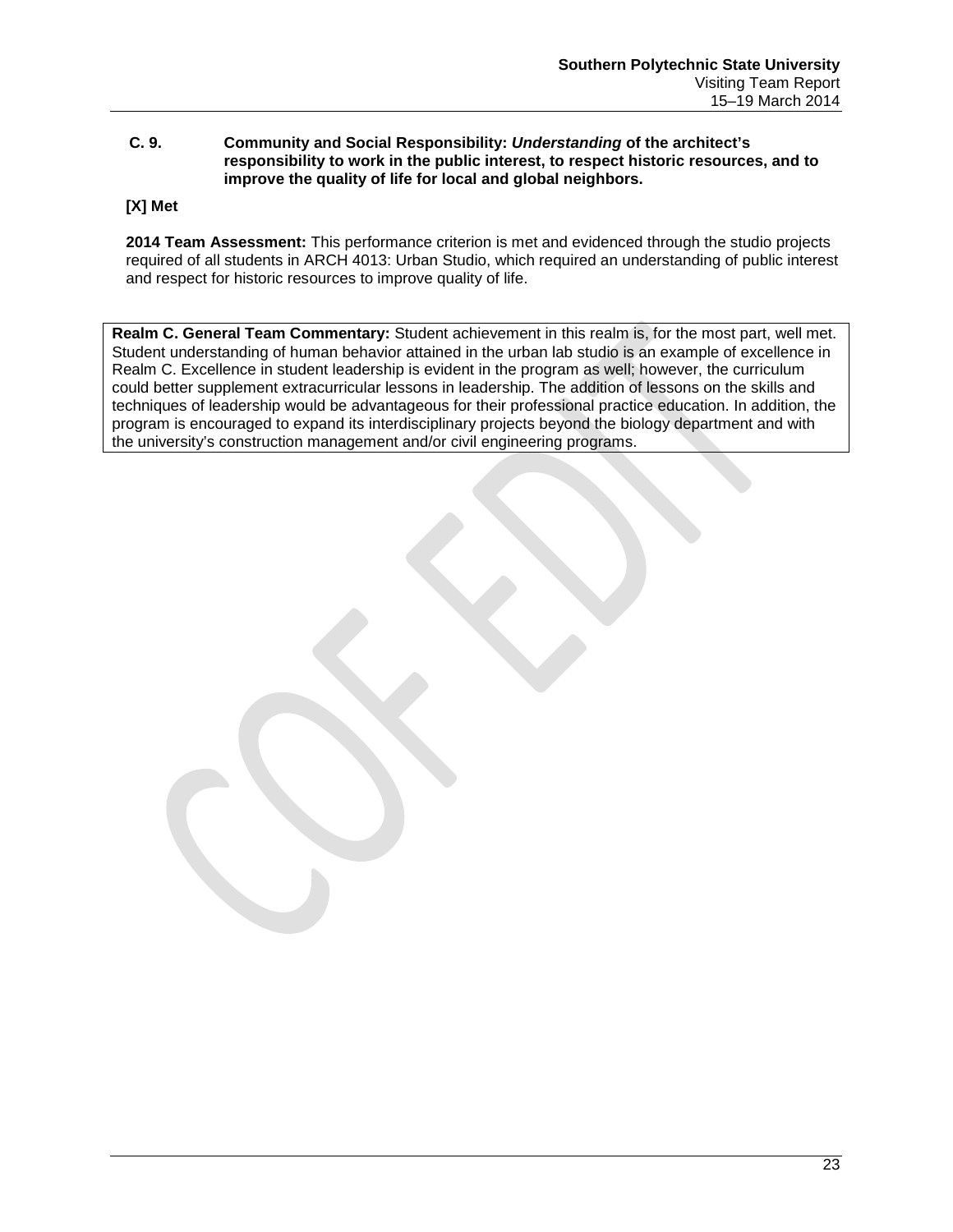## **PART TWO (II): SECTION 2 – CURRICULAR FRAMEWORK**

*II.2.1 Regional Accreditation: The institution offering the accredited degree program must be or be part of, an institution accredited by one of the following regional institutional accrediting agencies for higher*  education: the Southern Association of Colleges and Schools (SACS); the Middle States Association of *Colleges and Schools (MSACS); the New England Association of Schools and Colleges (NEASC); the North Central Association of Colleges and Schools (NCACS); the Northwest Commission on Colleges and Universities (NWCCU); and the Western Association of Schools and Colleges (WASC).*

## **[X] Met**

**2014 Team Assessment:** SPSU is accredited by the Commission of Colleges of the Southern Association of Colleges and Schools (SACS), as of December 2010. A letter from SACS to SPSU President Rossbacher, dated January 7, 2011, is contained in the APR.

*II.2.2 Professional Degrees and Curriculum: The NAAB accredits the following professional degree programs: the Bachelor of Architecture (B. Arch.), the Master of Architecture (M. Arch.), and the Doctor of Architecture (D. Arch.). The curricular requirements for awarding these degrees must include professional studies, general studies, and electives. Schools offering the degrees B. Arch., M. Arch., and/or D. Arch. are strongly encouraged to use these degree titles exclusively with NAAB-accredited professional degree programs.*

## **[X] Met**

**2014 Team Assessment:** The school offers a 5-year Bachelor of Architecture degree (153 semester credit hours). Evidence of this degree program is provided through the SAC Commission on Colleges' letter of Jan. 7, 2011, the published "public information statement" and outline of degree track and curriculum options.

## *II.2.3 Curriculum Review and Development*

*The program must describe the process by which the curriculum for the NAAB-accredited degree program is evaluated and how modifications (e.g., changes or additions) are identified, developed, approved, and implemented. Further, the NAAB expects that programs are evaluating curricula with a view toward the advancement of the discipline and toward ensuring that students are exposed to current issues in practice. Therefore, the program must demonstrate that licensed architects are included in the curriculum review and development process.* 

## **[X] Met**

**2014 Team Assessment:** The criterion has been met. The curriculum review process is described in the APR as an integrated process between individual faculty, coordinators, and curriculum committees. The committees include faculty who are licensed, practicing architects.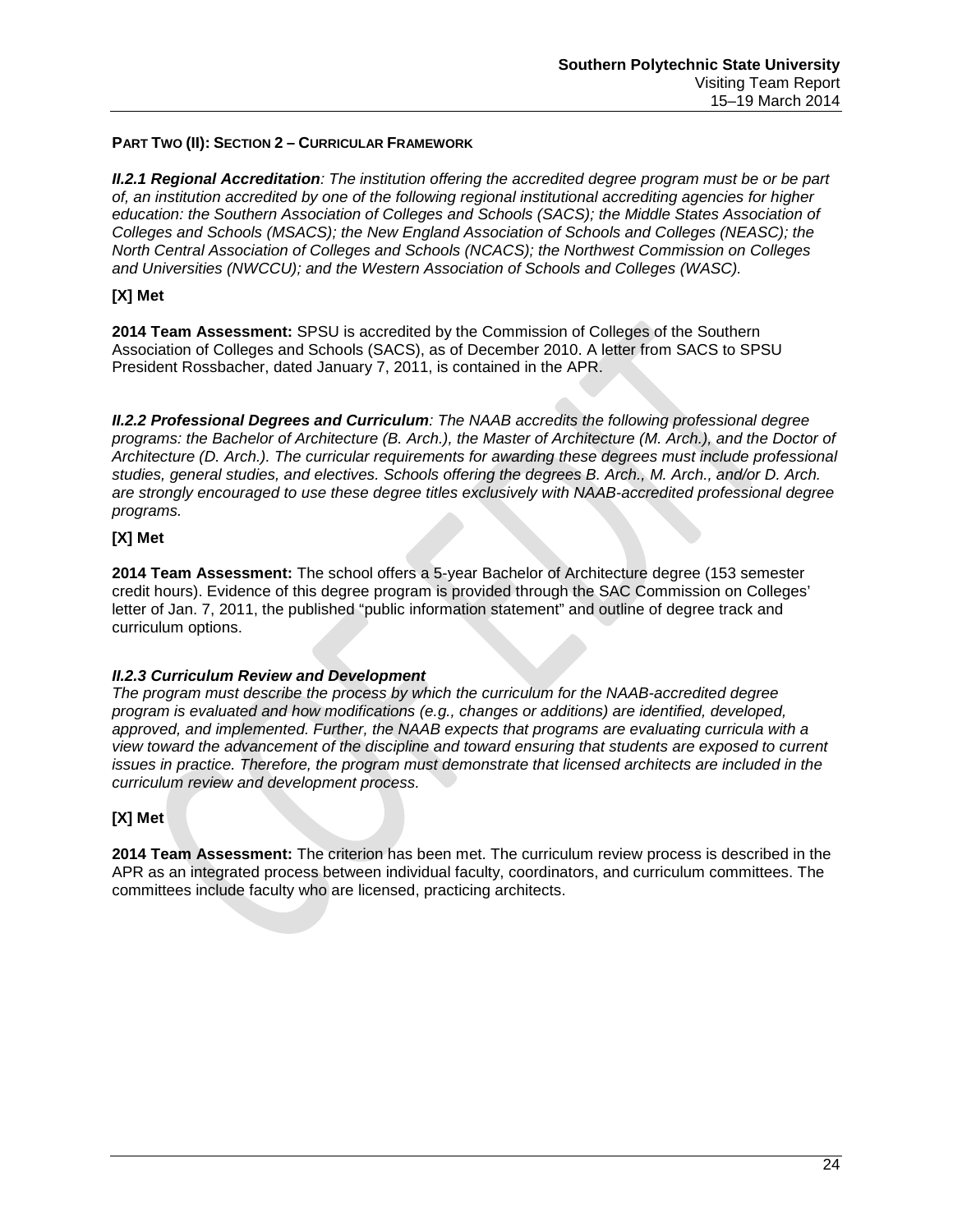## **PART TWO (II) : SECTION 3 – EVALUATION OF PREPARATORY/PRE-PROFESSIONAL EDUCATION**

*Because of the expectation that all graduates meet the SPC (see Section 1 above), the program must demonstrate that it is thorough in the evaluation of the preparatory or pre-professional education of individuals admitted to the NAAB-accredited degree program.* 

*In the event a program relies on the preparatory/pre-professional educational experience to ensure that students have met certain SPC, the program must demonstrate it has established standards for ensuring these SPC are met and for determining whether any gaps exist. Likewise, the program must demonstrate it has determined how any gaps will be addressed during each student's progress through the accredited degree program. This assessment should be documented in a student's admission and advising files.*

## **[X] Met**

**2014 Team Assessment:** The evaluation and assessment of transfer students into the professional program to meet the SPC have been met. The program evaluates each student through criteria posted on its website by a committee of faculty. The faculty evaluates the work through a portfolio and syllabi review. The evaluation and assessment is documented and placed within the student's admission and advising files.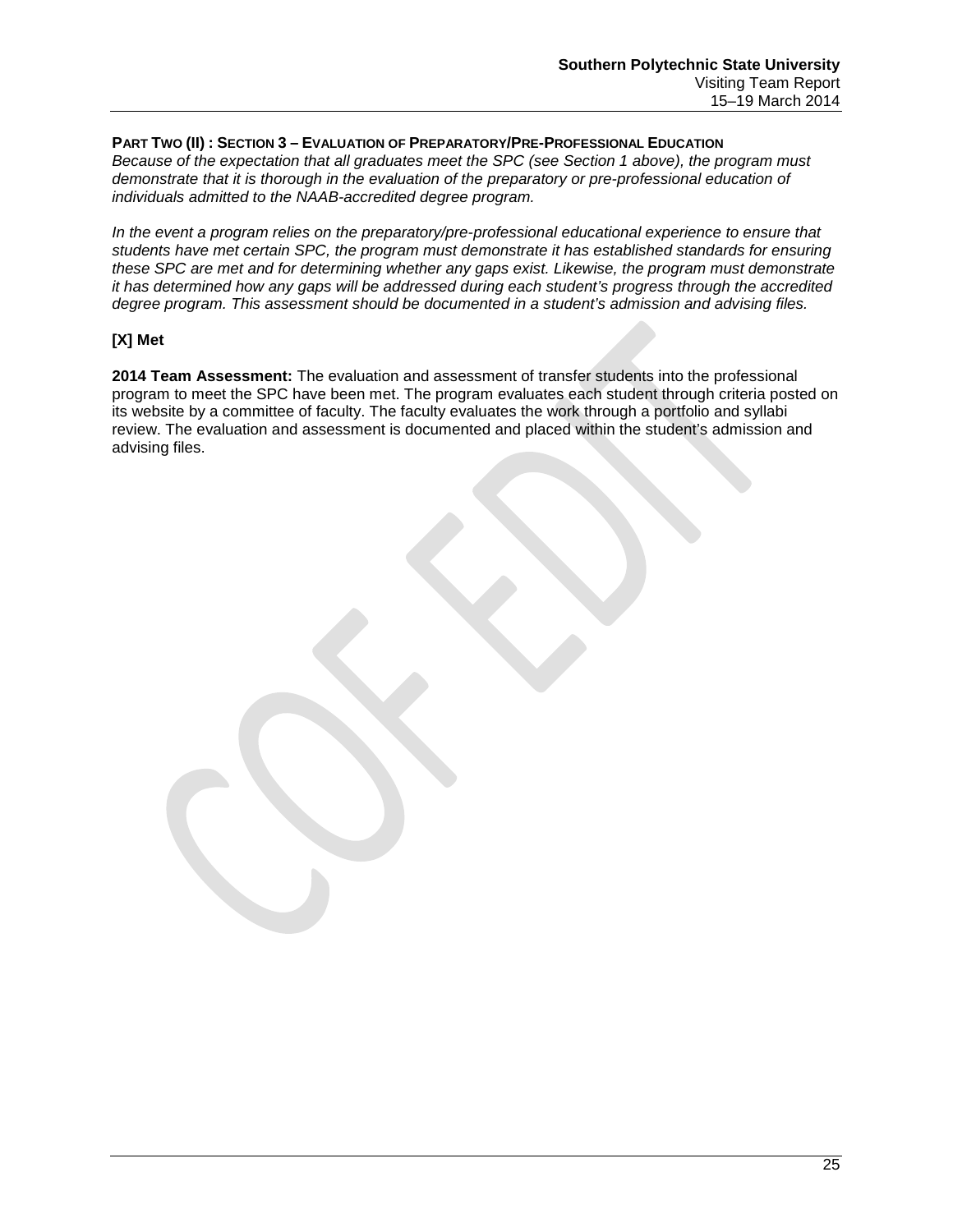### **PART TWO (II): SECTION 4 – PUBLIC INFORMATION**

#### *II.4.1 Statement on NAAB-Accredited Degrees*

*In order to promote an understanding of the accredited professional degree by prospective students, parents, and the public, all schools offering an accredited degree program or any candidacy program must include in catalogs and promotional media the exact language found in the* 2009 NAAB Conditions for Accreditation, *Appendix 5.*

## **[X] Met**

**2014 Team Assessment:** The statement on NAAB-Accredited Degrees is found on the program's webpage under the tab "NAAB."

## *II.4.2 Access to NAAB Conditions and Procedures*

In order to assist parents, students, and others as they seek to develop an understanding of the body of *knowledge and skills that constitute a professional education in architecture, the school must make the following documents available to all students, parents and faculty:* 

*The 2009 NAAB Conditions for Accreditation*

*The NAAB Procedures for Accreditation (edition currently in effect)*

## **[X] Met**

**2014 Team Assessment:** Links for the NAAB Conditions and Procedure documents exist under the 'NAAB tab on the program's webpage.

## *II.4.3 Access to Career Development Information*

*In order to assist students, parents, and others as they seek to develop an understanding of the larger context for architecture education and the career pathways available to graduates of accredited degree programs, the program must make the following resources available to all students, parents, staff, and faculty:*

*www.ARCHCareers.org The NCARB Handbook for Interns and Architects Toward an Evolution of Studio Culture The Emerging Professional's Companion [www.NCARB.org](http://www.ncarb.org/) [www.aia.org](http://www.aia.org/) [www.aias.org](http://www.aias.org/) [www.acsa-arch.org](http://www.acsa-arch.org/)*

**[X] Met**

**2014 Team Assessment:** Links to these Career Development Information websites are available on the program's website under the tab "NAAB."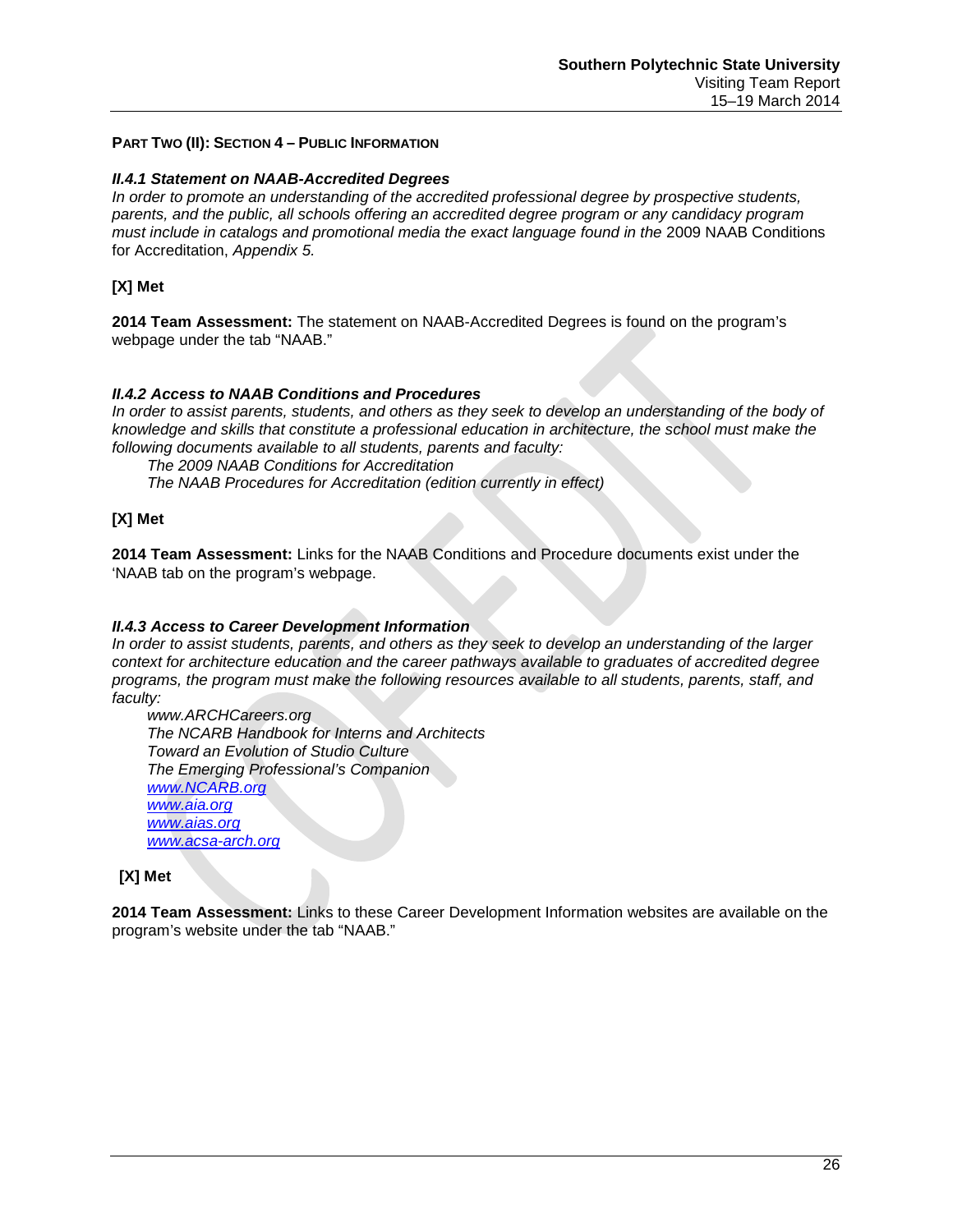## *II.4.4 Public Access to APRs and VTRs*

*In order to promote transparency in the process of accreditation in architecture education, the program is required to make the following documents available to the public:*

*All Annual Reports, including the narrative All NAAB responses to the Annual Report The final decision letter from the NAAB The most recent APR The final edition of the most recent Visiting Team Report, including attachments and addenda*

*These documents must be housed together and accessible to all. Programs are encouraged to make these documents available electronically from their websites.*

## **[X] Met**

**2014 Team Assessment:** Public access to APRs and VTRs is provided on the program's webpage under the tab "NAAB."

## *II.4.5 ARE Pass Rates*

*Annually, the National Council of Architectural Registration Boards publishes pass rates for each section of the Architect Registration Examination by institution. This information is considered to be useful to parents and prospective students as part of their planning for higher/post-secondary education. Therefore, programs are required to make this information available to current and prospective students and their parents either by publishing the annual results or by linking their website to the results.*

## **[X] Met**

**2014 Team Assessment:** The ARE pass rates are provided on the program's website under the tab "NAAB."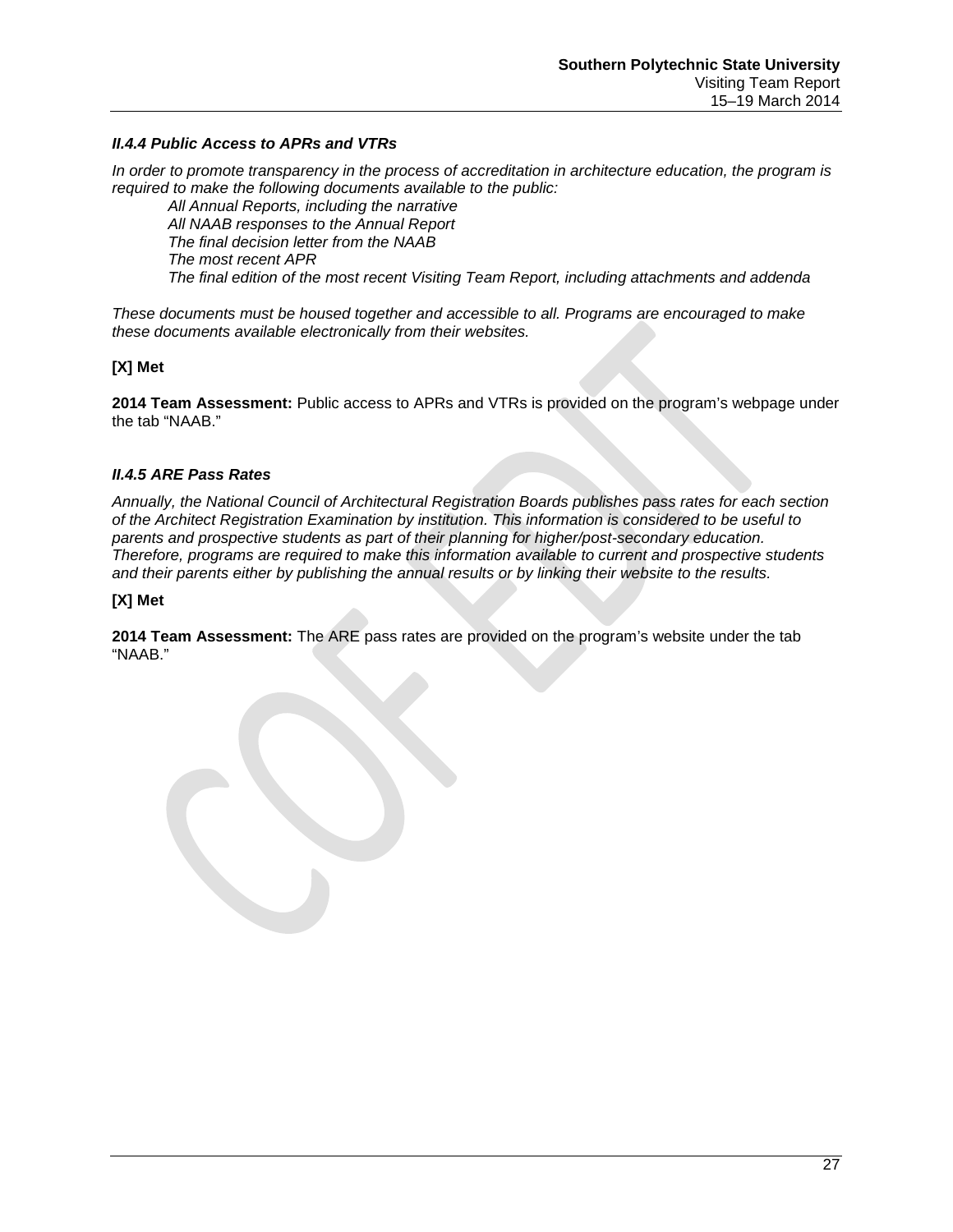## **III. Appendices:**

## **1. Program Information**

[Taken from the *Architecture Program Report*, responses to Part One: Section 1 Identity and Self-Assessment]

## **A. History and Mission of the Institution (I.1.1)**

Reference Southern Polytechnic State University, APR*,* pp. 1-2

## **B. History and Mission of the Program (I.1.1)**

Reference Southern Polytechnic State University, APR, pp. 2-5

## **C. Long-Range Planning (I.1.4)**

Reference Southern Polytechnic State University, APR, pp. 20-24

## **D. Self-Assessment (I.1.5)**

Reference Southern Polytechnic State University, APR, pp. 25-33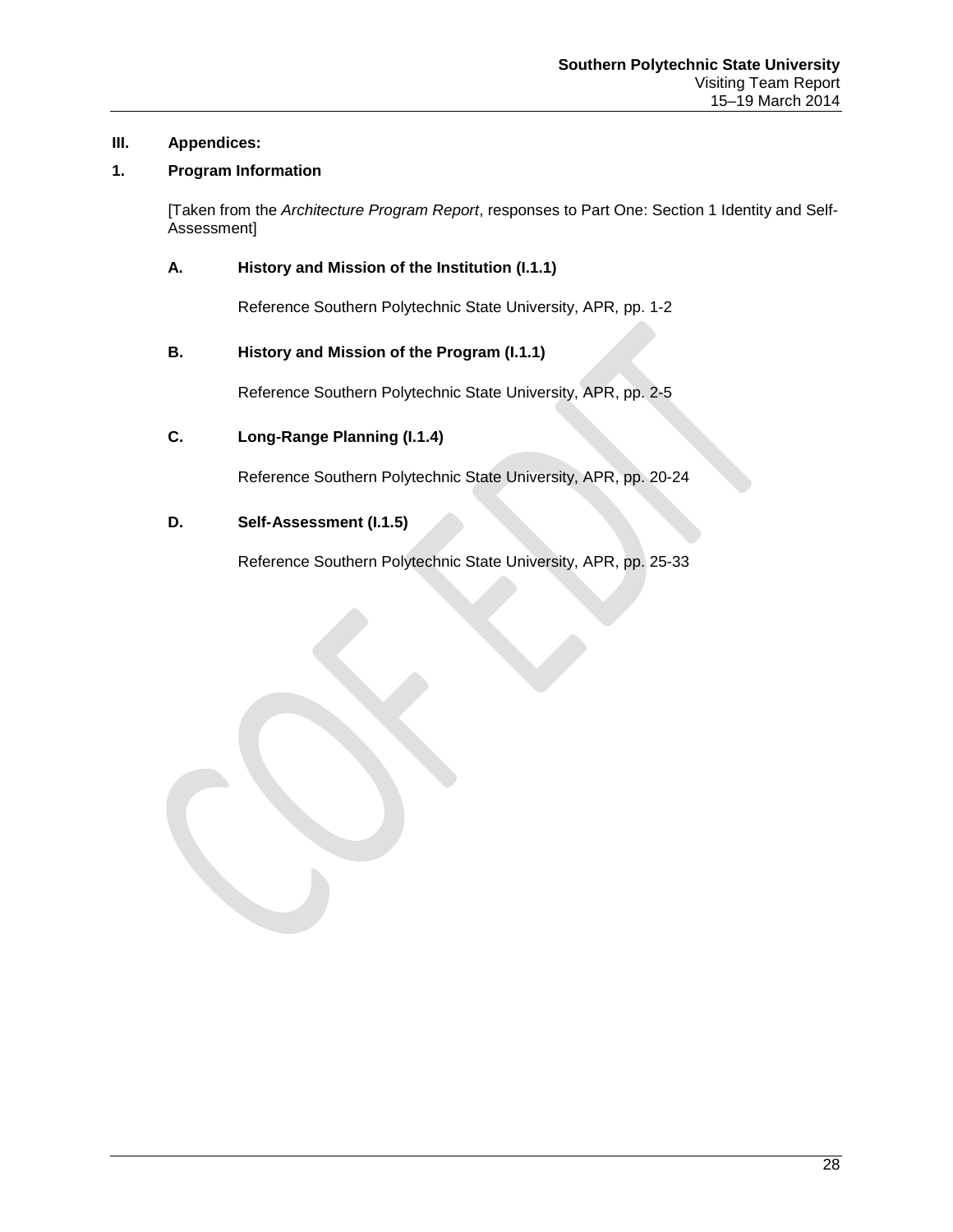## **2. Conditions Met with Distinction**

### **A.6 Fundamental Design Skills**

The ability to use fundamental design skills is evident throughout the curriculum. The design foundation courses are very effective in developing the core design skills of the program.

#### **B.1 Pre-Design**

The student body is skilled and accomplished in Pre-Design due to the emphasis placed on investigation and analysis in their studio courses, especially in ARCH 4014.

### **B.5 Life Safety**

A strong emphasis of life safety principles was found in a variety of courses, lectures, assignments, and design studios. Good examples of code plan review work sheets, international codes analysis, and life safety codes analysis were presented.

### **B.9 Structural Systems**

The understanding of structural forces and the design of systems and components in multiple materials are well done in Structures I, II, and III.

### **B.12 Building Materials and Assemblies Integration**

The projects developed in the second-year studio, in combination with the environmental technology course, are a good demonstration of the ability to combine design and technical skills into an introductory curriculum.

#### **C.2 Human Behavior**

The profound understanding of human behavior the student body possesses is a result of the weight put on the concept in the urban lab studio.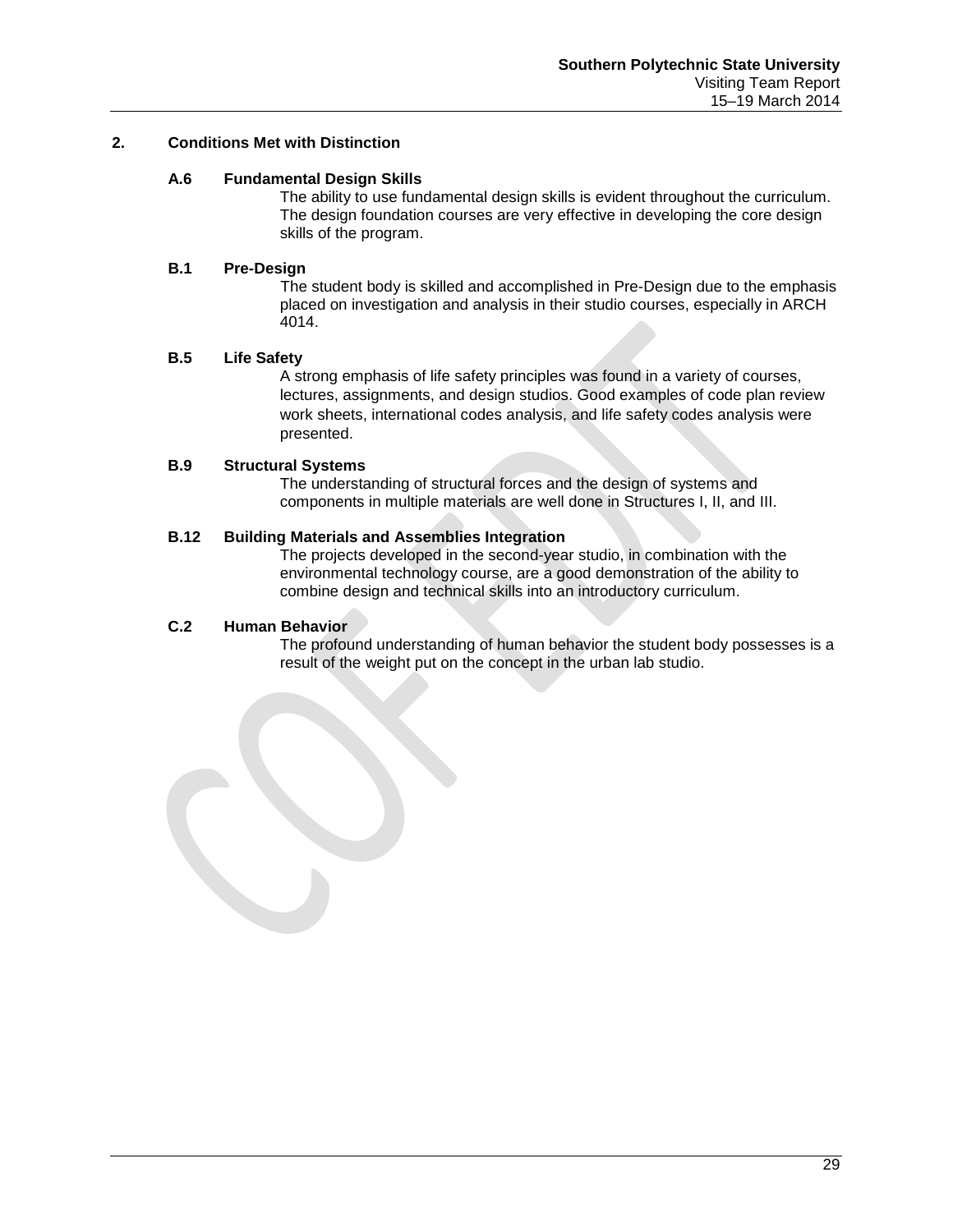## **3. The Visiting Team**

Team Chair, Representing the AIA Thomas R. Mathison, FAIA, REFP Principal Mathison & Mathison Architects 1989 Cascade Farms Drive, SE Grand Rapids, MI 49546 (616) 920-0545 (616) 825-6350 fax (616) 299-1599 mobile [tom@mathisonarchitects.com](mailto:tom@mathisonarchitects.com)

Representing the ACSA Anthony Cricchio, RA Assistant Professor of Architecture University of Oklahoma College of Architecture 830 Van Vleet Oval Norman, OK 73019 (405) 325-5683 [anthony.cricchio@ou.edu](mailto:anthony.cricchio@ou.edu)

Representing the AIAS Bobbi Jo Reiff 2706 Kent Avenue, #102 Ames, IA 50010 (563) 581-4429 [bmreiff@iastate.edu](mailto:bmreiff@iastate.edu)

Representing the NCARB Alfred Vidaurri, Jr., AIA, AICP, LEED®AP BD+C Vice President Freese and Nichols, Inc. 4055 International Plaza, STE 200 Fort Worth, TX 76109 (817) 735-7404 (817) 735-7492 fax [av@freese.com](mailto:av@freese.com)